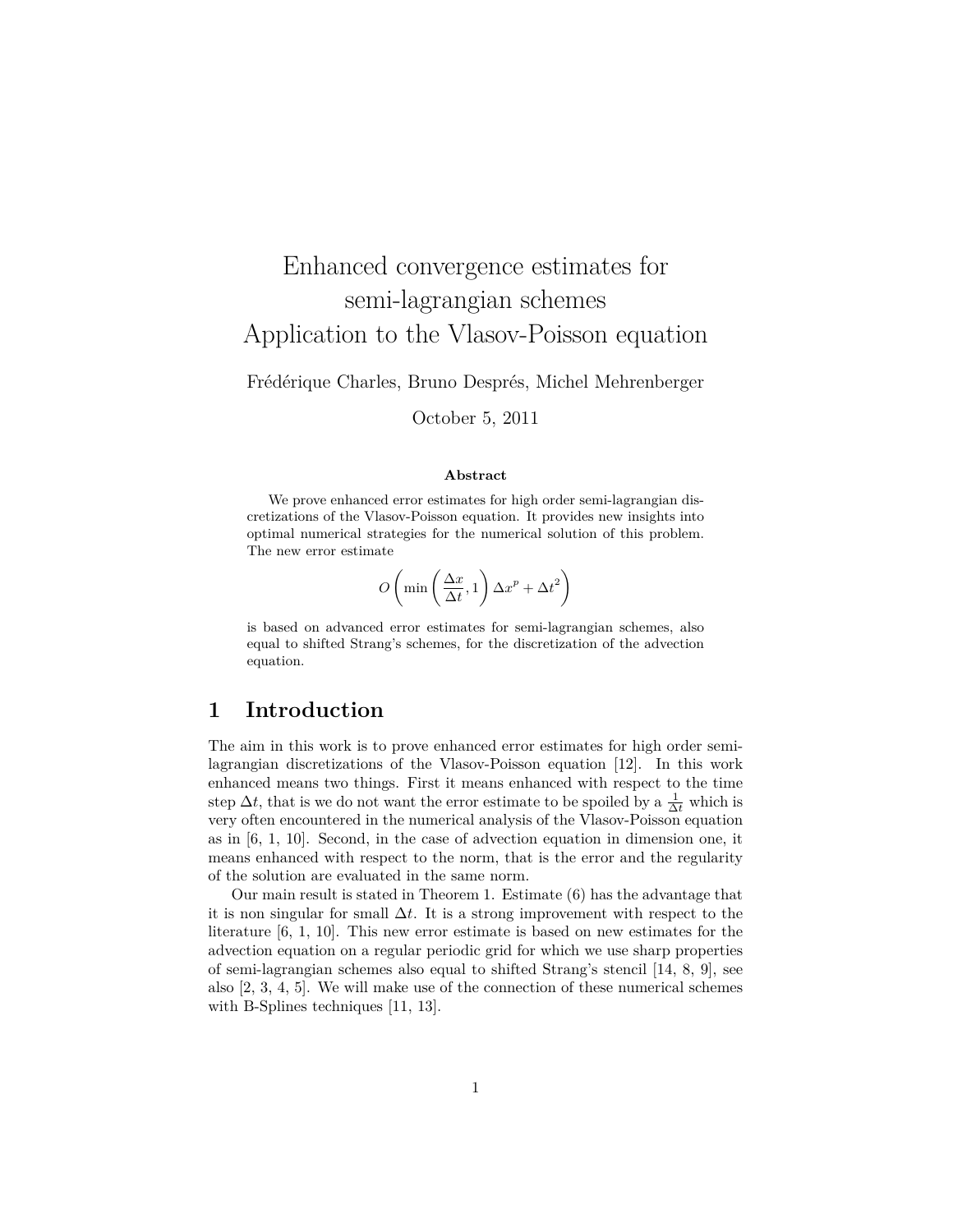**Theorem 1.** *Consider the Vlasov-Poisson equation*

$$
\frac{\partial f}{\partial v} + v \frac{\partial f}{\partial x} + E(t, x) \frac{\partial f}{\partial v} = 0,\tag{1}
$$

*with*

$$
\frac{\partial E}{\partial x}(t,x) = \int_{-\infty}^{+\infty} f(t,x,v)dv - 1,\tag{2}
$$

where  $f(t, x, v)$  is the distribution function of charged particles (ions or elec*trons)* and  $E(t, x)$  the self-consistent electric field. We consider periodic bound*ary conditions on the variable*  $x \in [0, 1]$ *, that is* 

$$
f(t,0,v) = f(t,L,v), \quad v \in \mathbb{R}, \quad t \ge 0,
$$
\n
$$
(3)
$$

*and*

$$
E(t,0) = E(t,L). \tag{4}
$$

*Assume the exact solution is sufficiently smooth and has compact support. Consider a semi-lagrangian scheme of order p direction by direction for the discretization of (63-66) with Strang's splitting in time. Assume the grid is such that*  $\Delta v = \alpha \Delta x$  *is proportional to*  $\Delta x$ *,*  $\alpha$  *kept constant. Assume*  $n \Delta t \leq T$ *.* 

*There exists a constant C >* 0 *which depends on T, on the regularity of the solution and of the parameters of the problem such that the numerical error*  $e^n = f^n - f(t_n)$  *is bounded in the*  $L^2$  *norm*<sup>1</sup> *by* 

$$
||e^n||_{L^2} \le C \left( \min\left(\frac{\Delta x}{\Delta t}, 1\right) \Delta x^p + \Delta t^2 \right). \tag{6}
$$

The organization of this work is as follows. First in Section 2 we detail optimal numerical strategies which are immediate consequence of the error estimate (6). The next section is devoted to the design of enhanced error estimates for

$$
||w||_p = \left(\Delta x \sum_i |w_i|^p\right)^{\frac{1}{p}} \quad 1 \le p < \infty, \quad \text{and } ||w||_{\infty} = \sup_i |w_i|.
$$

If the domain is finite, for example  $\Omega = ]0,1[^2$ , then  $N\Delta x = 1$  is required for some  $N \in \mathbb{N}$ : in this case the discrete function is  $w = (w_{ij})_{1 \leq i,j \leq N}$  with norms defined by

$$
||w||_p = \left(\Delta x \sum_{1 \le i,j \le N} |w_{ij}|^p\right)^{\frac{1}{p}} \quad 1 \le p < \infty, \quad \text{and } ||w||_{\infty} = \sup_{1 \le i,j \le N} |w_{ij}|. \tag{5}
$$

These notations are compatible with the standard definition of the *L<sup>p</sup>* norm of a function

$$
||z||_{L^p(\Omega)} = \left(\int_{\Omega} |z(x)|^p dx\right)^{\frac{1}{p}} \quad 1 \le p < \infty, \quad \text{ and } ||z||_{L^{\infty}(\Omega)} \sup_{x \in \Omega} |z(x)|.
$$

<sup>&</sup>lt;sup>1</sup>We will use natural notations for the norm of discrete functions over the real line  $\mathbb R$ discretized with a mesh length ∆*x >* 0. For example the *L<sup>p</sup>* norm of a discrete function  $w = (w_i)_{i \in \mathbb{Z}}$  defined over the entire real line is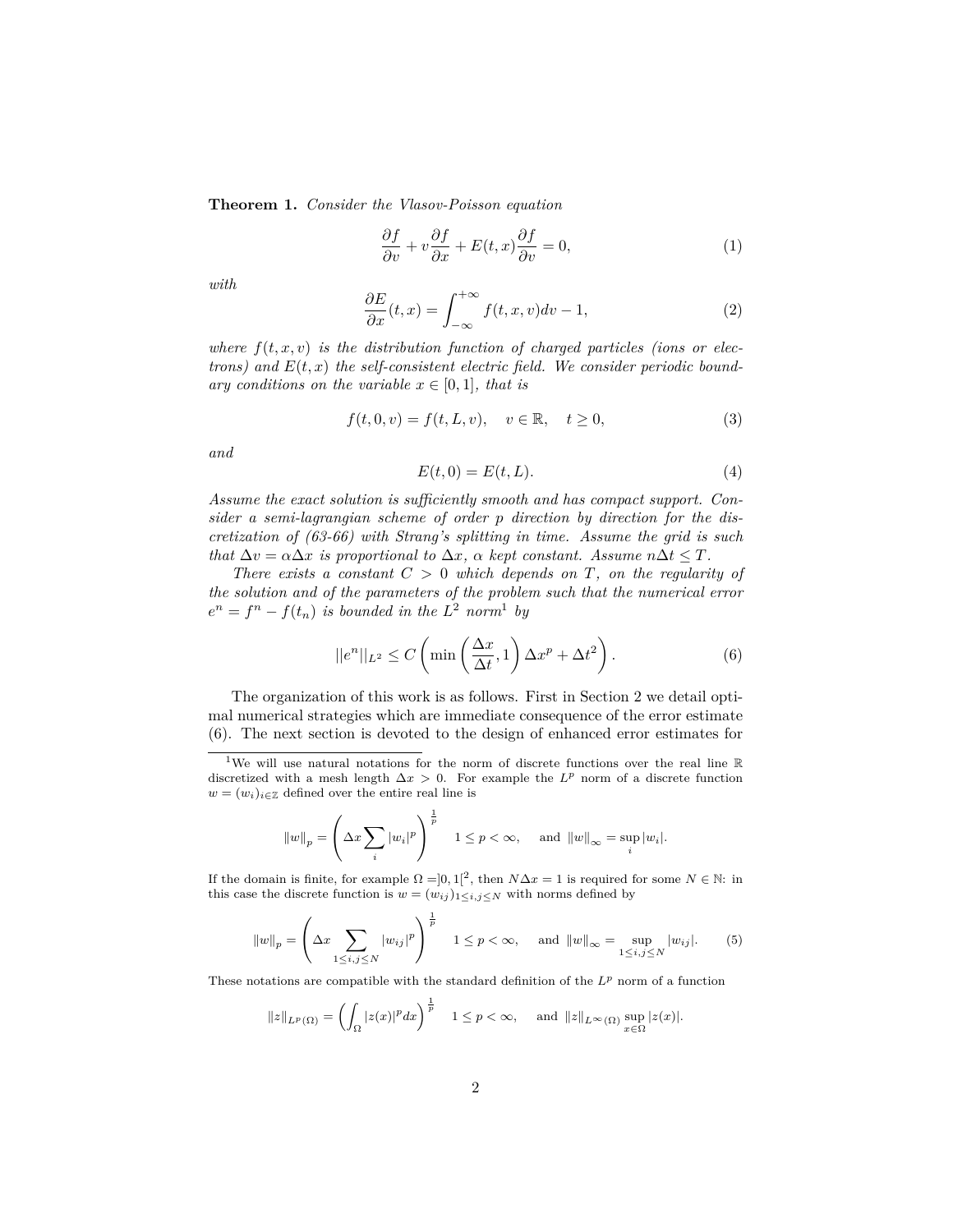the numerical discretization of the advection equation in dimension one with semi-lagrangian schemes of arbitrary orders (also equal to shifted Strang's stencils). After that we prove the main theorem. In the appendix we provide the reader with more advanced formulas for the numerical approximation of the advection equation.

## **2 Application**

The computation of a numerical solution to the Vlasov-Poisson equation is very heavy task from the CPU point of view. It is therefore of major interest to study optimal numerical strategies such the upper bound (6) of the error is as small as possible as a function of  $\Delta x$  and  $\Delta t$ . We consider three different strategies with  $p \geq 3$  since it corresponds to the situation we are interested in. It will appear that the fact that singularity for very small ∆*t* is removed in the right hand side of (6) due to the term  $\min\left(\frac{\Delta x}{\Delta t}, 1\right)$  has an immediate consequence on the optimal scaling laws. Essentially we will obtain that

$$
\Delta t \approx \Delta x^{\frac{p}{2}} << \Delta x
$$

which yields that min  $\left(\frac{\Delta x}{\Delta t}, 1\right) = 1$ . Note that the results would not be the same, if we would consider higher order discretizations in time (see [6], for a discussion).

#### **2.0.1 Minimizing the error at given storage**

The storage is the memory requirement needed to run a given computation. Since the storage is proportional to  $1/\Delta x \Delta v \approx 1/\Delta x^2$ , it means that we look for an optimal time step  $\Delta t$  which minimizes the error at a given (but small) ∆*x*.

So we are looking for a scaling law

$$
\Delta t = \Delta x^{\beta}, \qquad \beta > 0
$$

such that the right hand side (6) is as small as possible when  $\Delta x$  goes to zero. Since  $\min\left(\frac{\Delta x}{\Delta t}, 1\right) \Delta x^p + \Delta t^2 \leq \Delta x^p + \Delta t^2$  it is immediate that  $\beta \geq \frac{p}{2} \geq \frac{3}{2} >$ 1. In this case  $\min_{\Delta x} (\frac{\Delta x}{\Delta t}, 1) = \min_{\Delta x} (\frac{\Delta x}{\Delta x}) = 1$  for small  $\Delta x$ . We obtain asymptotically  $||e^n||_{L^2} \leq C\Delta x^p$  with a larger constant. Our interest being to have nevertheless the biggest time step to minimize the overall cost of the computation we obtain the scaling law

$$
\beta = \frac{p}{2}.
$$

#### **2.0.2 Minimizing the error at given CPU cost**

The CPU cost is proportional to the total number of cells and to the number of time steps, that is after normalization

$$
CPU \approx \frac{1}{\Delta t \Delta x^2}.
$$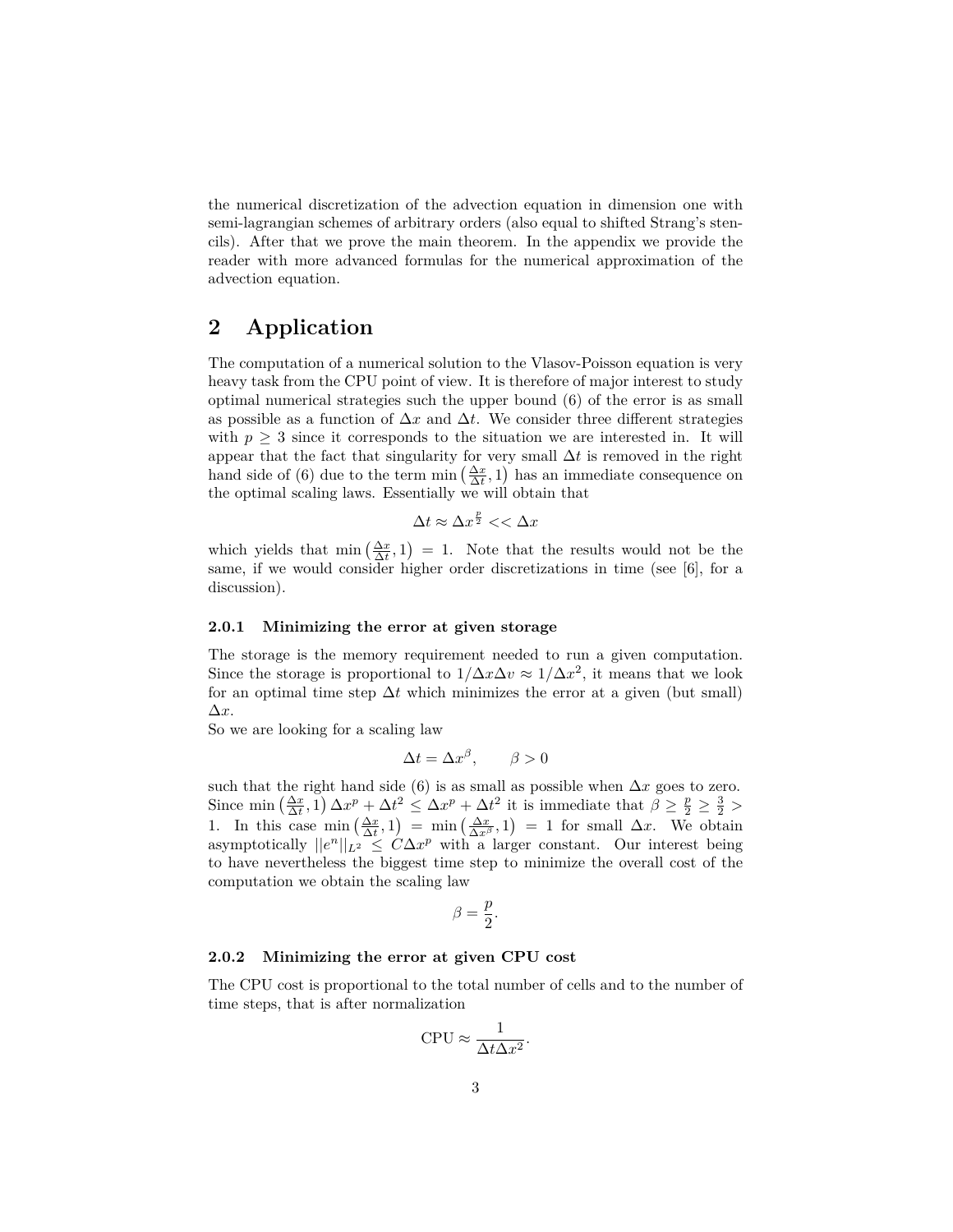Therefore  $\Delta t = \frac{1}{\alpha \Delta x^2}$  where  $\alpha >> 1$  is the normalized numerical value of the CPU cost. Plugging in the error formula (6) we find

$$
\text{Error} \approx C \left( \min(\alpha \Delta x^3, 1) \Delta x^p + \frac{1}{\alpha^2 \Delta x^4} \right).
$$

The minimum is approximatively obtained by equating the two contributions

$$
1 = \min(\alpha \Delta x^3, 1) (\alpha \Delta x^3)^2 \Delta x^{p-2}.
$$

Therefore  $1 \le \alpha^2 \Delta x^{p+4}$  and  $\Delta x \ge \alpha^{-\frac{2}{p+4}}$ . So  $\alpha \Delta x^3 \ge \alpha^{1-\frac{6}{p+4}} \ge \alpha^{1-\frac{6}{3+4}} >> 1$ since  $p \geq 3$  by hypothesis. So min $(\alpha \Delta x^3, 1) = 1$ . In conclusion the optimal strategy that minimizes the error at given CPU cost proportional to  $\alpha$  is

$$
\Delta x \approx \alpha^{-\frac{2}{p+4}}
$$
 and  $\Delta t \approx \alpha^{-1+\frac{4}{p+4}} = \alpha^{-\frac{p}{p+4}}.$ 

We observe  $\Delta t \approx \Delta x^{\frac{p}{2}}$  that for large *p*: this is the scaling law of the previous strategy.

#### **2.0.3 Minimizing the CPU cost a given error**

The CPU cost is a strictly convex function with respect to  $(\Delta t, \Delta x)$ . Assume the error  $\varepsilon$  is very small, that is

$$
\min\left(\frac{\Delta x}{\Delta t}, 1\right) \Delta x^p + \Delta t^2 = \varepsilon, \quad \text{with } \varepsilon < 1.
$$

We formulate the problem as a minimum problem with a constraint. We distinguish two cases.

**First case:**  $\Delta t > \Delta x$ : Minimum solutions, if they exist, are the critical point of the Lagrangian

$$
L = \frac{1}{\Delta t \Delta x^2} - \lambda \left( \frac{\Delta x^{p+1}}{\Delta t} + \Delta t^2 - \varepsilon \right)
$$

where  $\lambda$  is the Lagrange multiplier. The optimality conditions are

$$
\begin{cases} \n\partial_{\Delta t}L = -\frac{1}{\Delta t^2 \Delta x^2} - \lambda \left( -\frac{\Delta x^{p+1}}{\Delta t^2} + 2\Delta t \right) = 0, \\
\partial_{\Delta x}L = -\frac{2}{\Delta t \Delta x^3} - \lambda (p+1) \frac{\Delta x^p}{\Delta t} = 0. \n\end{cases}
$$

Since  $p \geq 3$  one may approximate

$$
-\frac{\Delta x^{p+1}}{\Delta t^2} + 2\Delta t \approx 2\Delta t
$$

for small  $\Delta x$ . Therefore the optimality conditions imply

$$
\begin{cases}\n-\frac{1}{\Delta t^2 \Delta x^2} \approx \lambda 2\Delta t, \\
-\frac{2}{\Delta t \Delta x^3} = \lambda (p+1) \frac{\Delta x^p}{\Delta t}\n\end{cases}
$$

*.*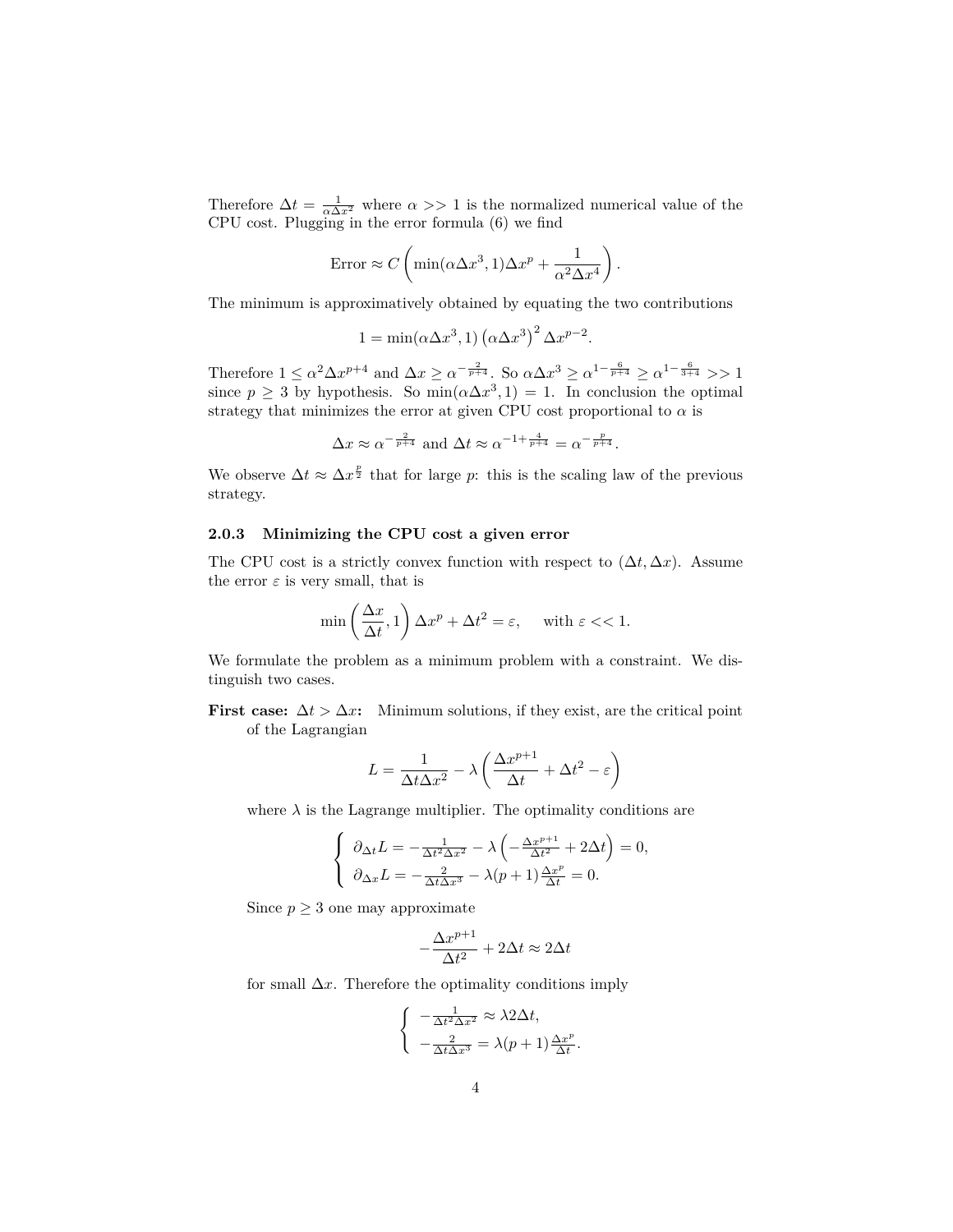It yields

$$
\frac{2\Delta t}{\Delta x} \approx \frac{p+1}{2} \frac{\Delta x^p}{\Delta t^2}
$$

that is

$$
\Delta t \approx \left(\frac{p+1}{4}\right)^{\frac{1}{3}} \Delta x^{\frac{p+1}{3}} < < \Delta x
$$

since  $p \geq 3$ . It is in contradiction with the hypothesis  $\Delta t < \Delta x$ . It means that there is no solution in this case.

**Second case:**  $\Delta t \leq \Delta x$ **:** The Lagrangian is

$$
L = \frac{1}{\Delta t \Delta x^2} - \lambda \left( \Delta x^p + \Delta t^2 - \varepsilon \right).
$$

The optimality conditions are

$$
\begin{cases} \n\partial_{\Delta t}L = -\frac{1}{\Delta t^2 \Delta x^2} - \lambda 2\Delta t = 0, \\
\partial_{\Delta x}L = -\frac{2}{\Delta t \Delta x^3} - \lambda p \Delta x^{p-1} = 0\n\end{cases}
$$

whose solution is given by

$$
\Delta t = \left(\frac{p+1}{4}\right)^{\frac{1}{2}} \Delta x^{\frac{p}{2}} << \Delta x.
$$

Once again this scaling law is very close to the first one.

#### **2.0.4 Exponential integrators in time**

Suppose that for each splitting step, instead of solving over ∆*t* the 1*D* advection equation, one solves *N* times the same equation with time step  $\Delta t/N$ , and that we consider the limit as *N* goes to infinity of such scheme. In the previous analysis [10], we cannot conclude that the scheme converges. On the contrary, in our new framework, one obtains the rate

$$
O(\Delta x^p + \Delta t^2).
$$

## **3 A pedagogical example for the advection equation**

We consider in this section the numerical discretization of the advection equation with initial condition

$$
\begin{cases}\n\partial_t u + v \partial_x u = 0, & v > 0, \\
u(0, x) = u_0(x)\n\end{cases}
$$
\n(7)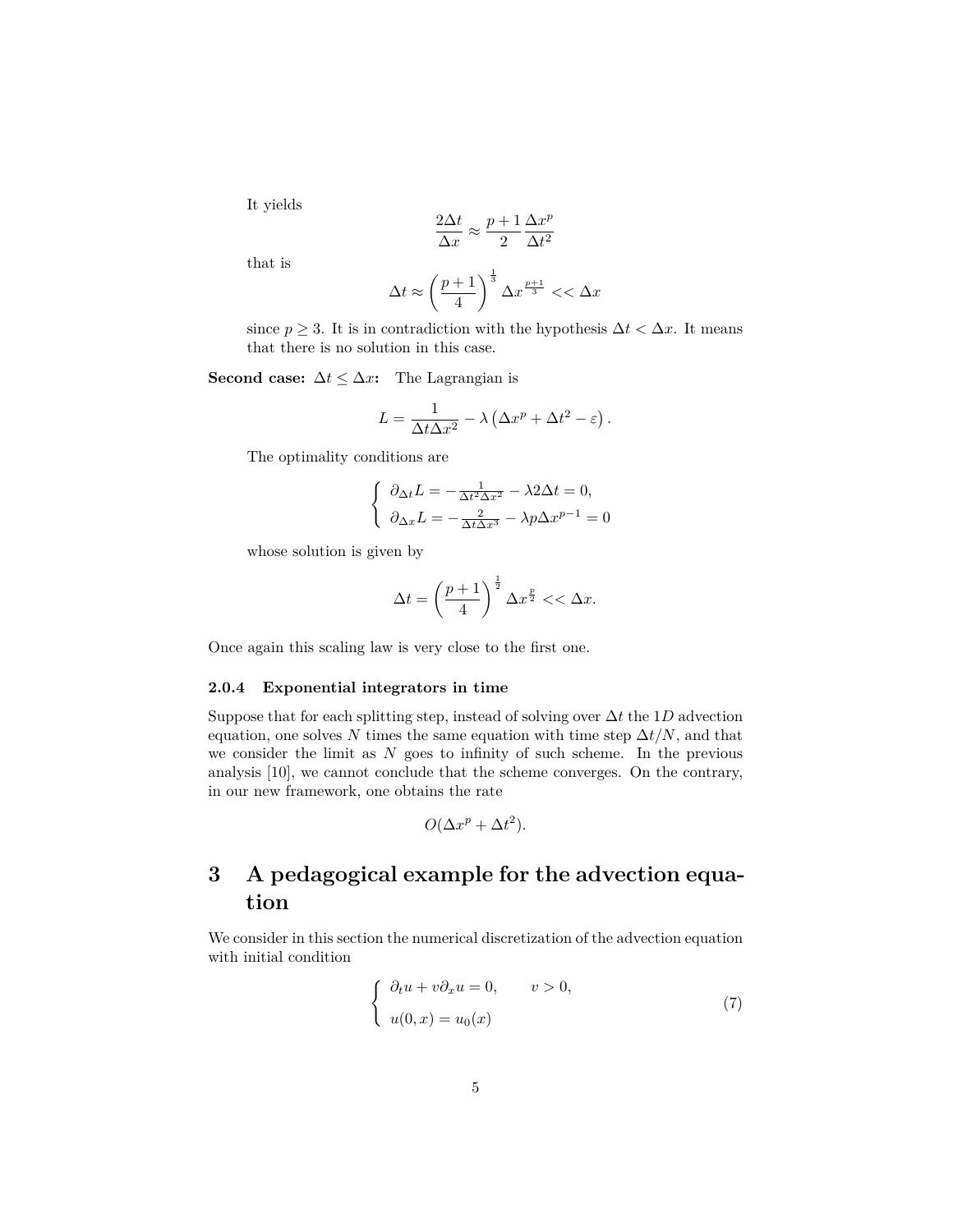in one dimension by means of a semi-lagrangian scheme. We recall that the solution of problem (7) verifies

$$
u(t+s,x) = u(t,x - vs) \quad \forall t \ge 0, s \ge 0.
$$
\n
$$
(8)
$$

We introduce a Cartesian regular discretization  ${x_i}_{i \in \mathbb{Z}} = {i \Delta x}_{i \in \mathbb{Z}}$  of R and a time step  $\Delta t$ . For the sake of simplicity the numerical initial condition is always exact, that is

$$
u_j^0 = u_0(x_j) \qquad \forall j \in \mathbb{Z}.\tag{9}
$$

Assuming that we know the approximation of the solution of (7) at the time  $t^n = n\Delta t$  on the mesh, we set for all *i* 

$$
u_i^{n+1} = \tilde{u}_i^n \left( x_i - v \Delta t \right) \tag{10}
$$

where  $\tilde{u}^n$  is a continuous function obtain by means of an interpolation of values  ${u_i^n}_{i \in \{k_1,\ldots,k_2\}}$ . Such a procedure is called semi-lagrangian because the discrete solution is given on a eulerian fixed mesh, but on the other hand the scheme relies on the construction of  $\tilde{u}^n(x_i - v\Delta t)$  which is used in the lagrangian approximation (10). This is described in Figure 1.

In order to fully understand the main difficulty about the design of optimal estimates, we consider, in a first part for pedagogical purposes, a second order lagrangian interpolation (that is  $k_2 = k_1 + 1$ ). It will enlighten the interest of having an interpretation of such scheme both in terms of a semi-lagrangian interpolation and in terms of a standard numerical approximation of a partial differential equation. Then we will develop both approaches for general high order semi-lagrangian schemes.

#### **3.0.5 Numerical scheme**

The function  $\tilde{u}^n$  is obtained by a lagrangian interpolation from the two neighboring points. Let  $x_i - v\Delta t$  be the foot of the characteristics and  $r \in \mathbb{Z}$  such that

$$
x_{i+r} \le x_i - v\Delta t < x_{i+r+1},
$$

that is  $r \leq -v \frac{\Delta t}{\Delta x} < r + 1$ . In other terms we set

$$
r = E\left(-v\frac{\Delta t}{\Delta x}\right) \le -1.
$$
\n(11)

Since  $v > 0$  then  $r + 1 \leq 0$  for any  $\Delta t > 0$  and  $\Delta x > 0$ . This is illustrated in Figure 1.

The second order reconstruction of  $\tilde{u}^n$  on  $[x_{i+r}, x_{i+r+1}]$  is

$$
\tilde{u}_i^n(x) = \frac{x_{i+r+1} - (x_i - v\Delta t)}{\Delta x} u_{i+r}^n + \frac{(x_i - v\Delta t) - x_{i+r}}{\Delta x} u_{i+r+1}^n.
$$
 (12)

Introducing this expression in (10) one obtains

$$
u_i^{n+1} = \nu u_{i+r}^n + (1 - \nu) u_{i+r+1}^n,\tag{13}
$$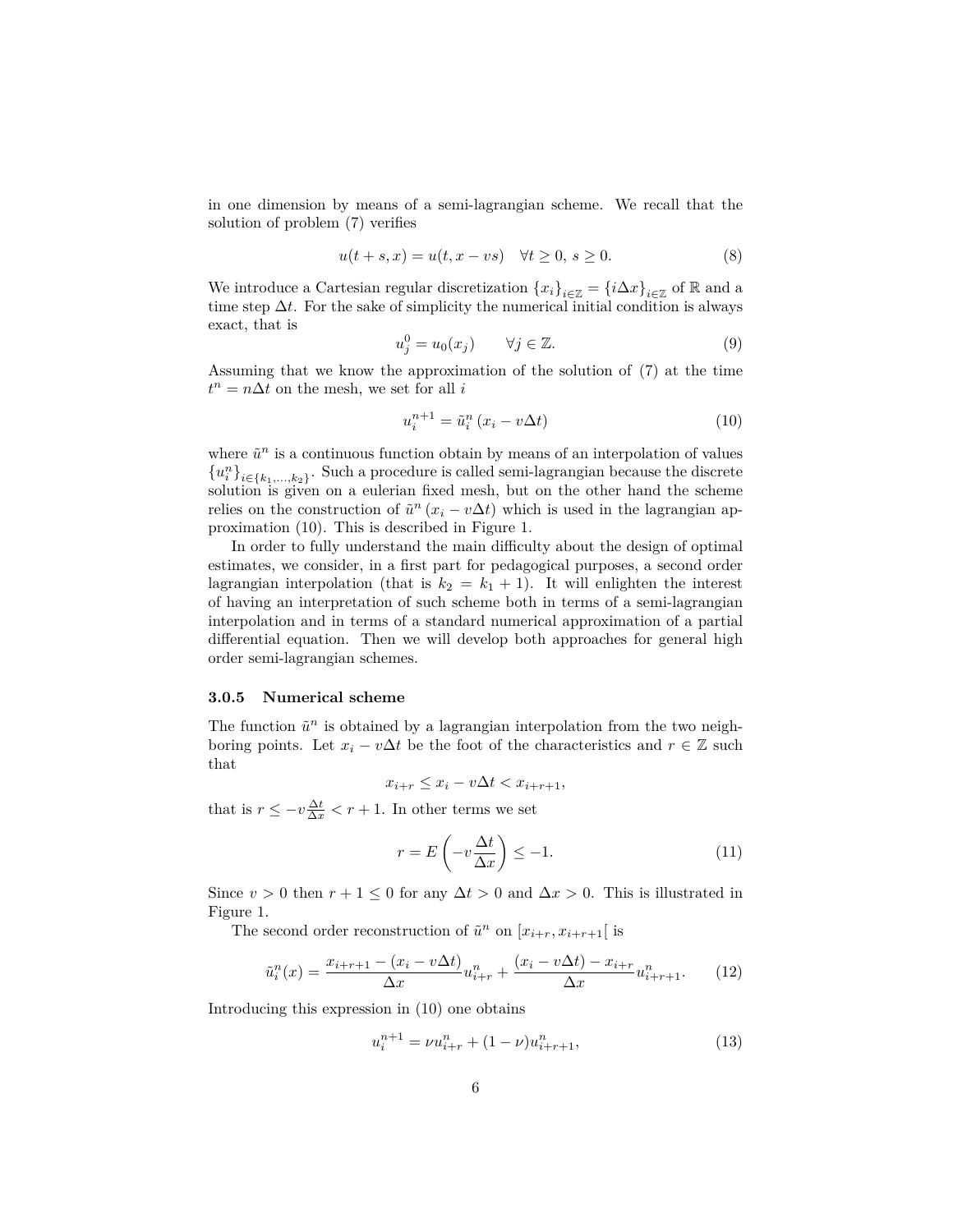

Figure 1: Stencil of the second order lagrangian  $(p+1=2)$  interpolant with a shift of one cell: here  $r = -2$ .

where we set

$$
\nu := r + 1 + \frac{v\Delta t}{\Delta x}.\tag{14}
$$

We deduce from the definitions of  $r(11)$  that

$$
0 < \nu \le 1. \tag{15}
$$

The standard way to evaluate the error in space attached to this procedure is the following. First the interpolation error of (12) is  $O(\Delta x^2)$  for a smooth function. Second it is without to say that (13) is stable in the maximum norm. So one just sums the errors from one time step to the following and obtain

$$
\max_{i} |u(n\Delta t, x_i) - u_i^n| \le n \ O(\Delta x^2) \le C T \frac{\Delta x^2}{\Delta t}, \qquad n\Delta t \le T. \tag{16}
$$

The constant *C* is independent of  $\Delta t$ ,  $\Delta x$  and *v*. The estimate (16) is second order in space but is clearly non optimal for small ∆*t*. Indeed (16) corresponds to the upwind scheme for *r*−1: in this case it is well known that the error can be bounded by  $O(\Delta x)$ . This analysis enlightens the fact that a naive interpolation error estimate is not optimal in our context.

#### **3.0.6 The truncation error**

We now desire to explain how to recast the previous analysis of the interpolation error so as to obtain optimal estimate for small ∆*t*. An idea is to rewrite (16) under the form of the Finite Difference scheme but with skewed discrete derivatives

$$
\frac{u_i^{n+1} - u_{i+r+1}^n}{\Delta t} + \left(v + \frac{(r+1)\Delta x}{\Delta t}\right) \frac{u_{i+r+1}^n - u_{i+r}^n}{\Delta x} = 0.
$$
 (17)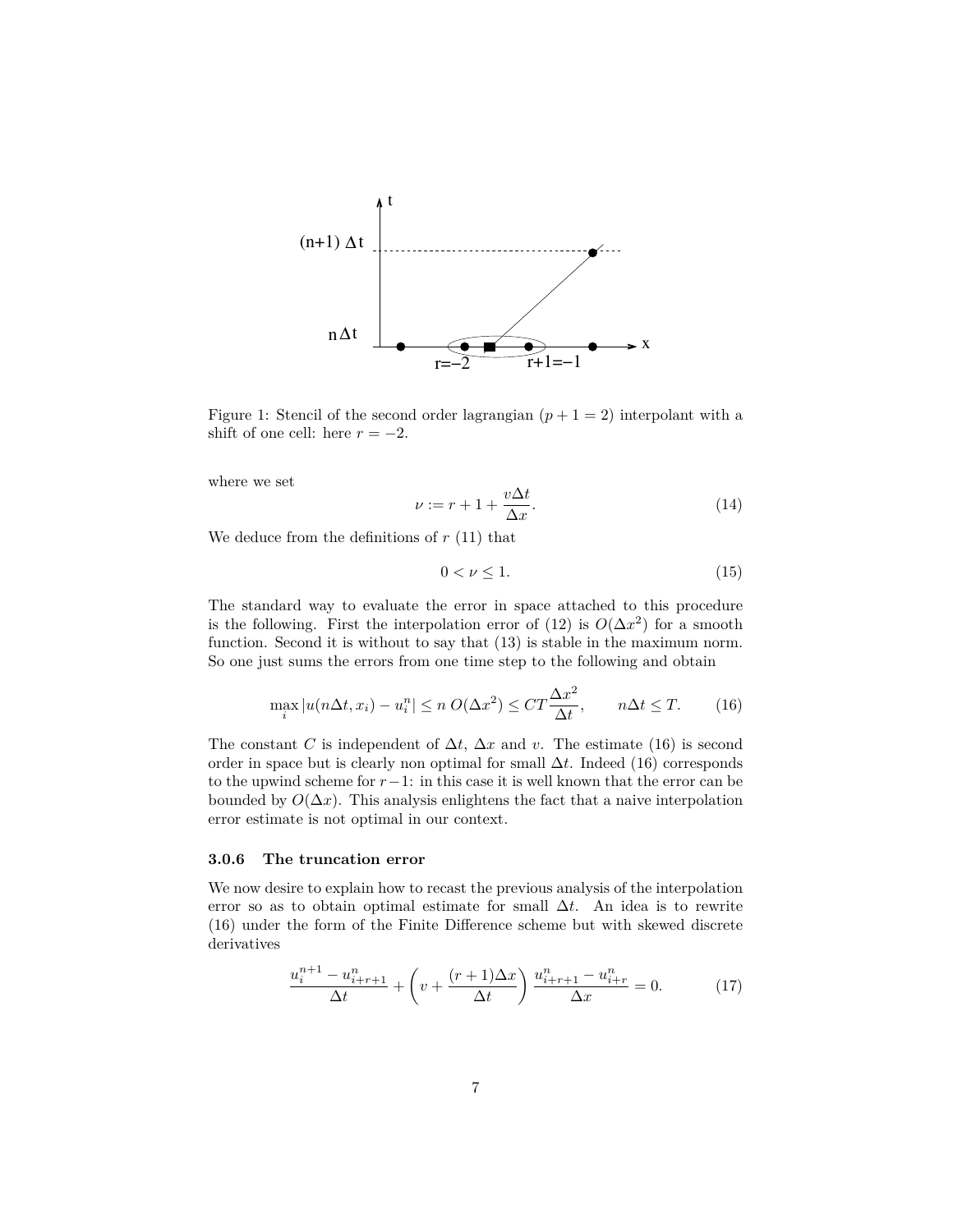It is usual to introduce the truncation error  $\varepsilon^n = (\varepsilon_i^n)_{i \in \mathbb{Z}}$ 

$$
\varepsilon_i^n = \frac{u\left((n+1)\Delta t, x_i\right) - u\left(n\Delta t, x_{i+r+1}\right)}{\Delta t} + \left(v + \frac{(r+1)\Delta x}{\Delta t}\right) \frac{u\left(n\Delta t, x_{i+r+1}\right) - u\left(n\Delta t, x_{i+r}\right)}{\Delta x},\tag{18}
$$

where  $u$  is the solution of equation  $(7)$ . The next task consists is showing that it can be related to a more standard truncation error.

The unit time  $\frac{\Delta x}{v}$  is the one needed for a characteristics to travel in a cell of length  $\Delta x$ , from one side to the other. Let  $\Delta s \geq 0$  be defined as  $\Delta t$  minus a  $d\frac{\Delta x}{v}$  where  $d+1$  is the largest as possible integer. A convenient definition of ∆*s* is

$$
\Delta s := (r+1)\frac{\Delta x}{v} + \Delta t. \tag{19}
$$

We deduce from the definition of  $r(11)$  and  $\nu(14)$ :

$$
0 < \Delta s \le \Delta t, \quad \nu = \frac{v\Delta s}{\Delta x}.\tag{20}
$$

Let  $\bar{\varepsilon}$  be the truncation error of the same scheme but with the time step  $\Delta s$ 

$$
\overline{\varepsilon}_{i+r+1}^{n} = \frac{u\left(n\Delta t + \Delta s, x_{i+r+1}\right) - u\left(n\Delta t, x_{i+r+1}\right)}{\Delta s} + v \frac{u\left(n\Delta t, x_{i+r+1}\right) - u\left(n\Delta t, x_{i+r}\right)}{\Delta x}.
$$
\n(21)

**Proposition 2.** One has the formula  $\varepsilon_i^n = \frac{\Delta s}{\Delta t} \overline{\varepsilon}_{i+r+1}^n$ .

*Proof.* The exact solution is constant along the characteristics, that is

$$
u((n+1)\Delta t, x_i) = u(n\Delta t + \Delta s, x_{i+r+1}).
$$

We use this relation in (18) to eliminate  $u((n+1)\Delta t, x_i)$ . The claim is evident on the resulting quantity.  $\Box$ 

**Proposition 3.** *Assume that*  $u_0 \in W^{2,\infty}(\mathbb{R})$ *. There is a constant*  $C > 0$ *,*  $independent of  $\Delta t$ ,  $\Delta x$  and *v*, such that$ 

$$
\left\|\bar{\varepsilon}^{n}\right\|_{\infty} \leq Cv \left\|u_{0}''\right\|_{L^{\infty}(\mathbb{R})} \Delta x.
$$
\n(22)

*Proof.* A standard Taylor-Lagrange expansion on the error  $\bar{\varepsilon}_i^n$  gives

$$
\overline{\varepsilon}_{i}^{n} = (\partial_{t} u + v \partial_{x} u) (n \Delta t, x_{i}) \n+ \frac{\Delta s}{2} \partial_{tt} u (n \Delta t + \tau \Delta s, x_{i}) + \frac{v \Delta x}{2} \partial_{xx} u (n \Delta t, x_{i} + \xi \Delta x)
$$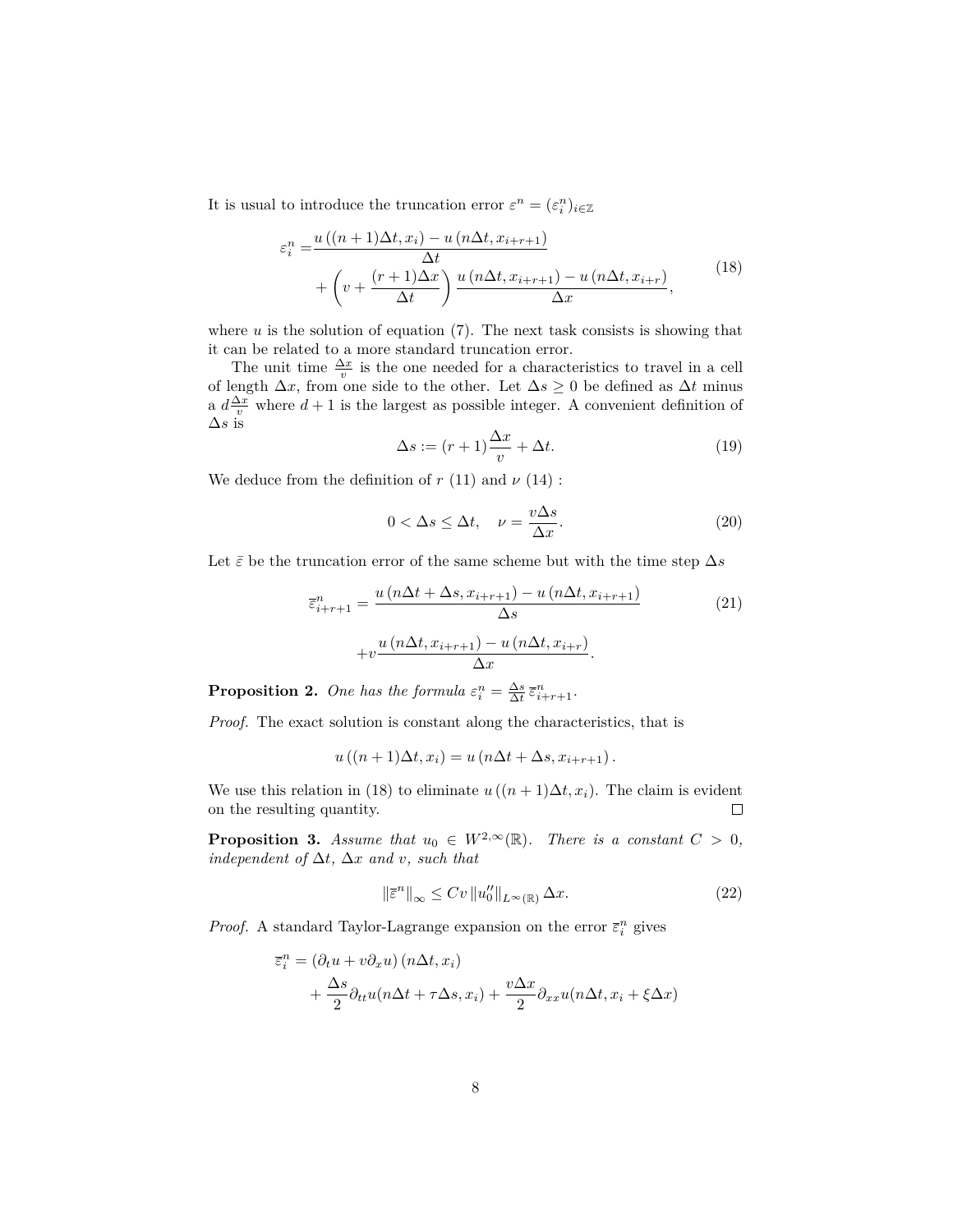and then

$$
\|\bar{\varepsilon}^{n}\|_{\infty} = O\left(\Delta s \left\|\partial_{tt} u\right\|_{L^{\infty}(\mathbb{R})}\right) + O\left(v \left\|\Delta x \left\|\partial_{xx} u\right\|_{L^{\infty}(\mathbb{R})}\right)\right)
$$

$$
= O\left(v^{2} \Delta s \left\|\partial_{xx} u\right\|_{L^{\infty}(\mathbb{R})}\right) + O\left(v \left\|\Delta x \left\|\partial_{xx} u\right\|_{L^{\infty}(\mathbb{R})}\right)\right)
$$

$$
= O\left((1 + \nu)v \Delta x \left\|u''_{0}\right\|_{L^{\infty}(\mathbb{R})}\right)
$$

thanks to (20). Using (15) it proves the claim.

#### **3.0.7 An optimal error estimate**

The numerical error is  $e^n = (e_i^n)_{i \in \mathbb{Z}}$ . with  $e_i^n = u(n\Delta t, x_i) - u_i^n$ .

**Proposition 4.** One has the error estimate for all *n* such that  $n\Delta t \leq T$ 

$$
\|e^n\|_{\infty} \le \left( CT \, \|u_0''\|_{L^{\infty}(\mathbb{R})} \right) \frac{v \Delta s \Delta x}{\Delta t}.\tag{23}
$$

*The constant*  $C > 0$  *is independent of*  $\Delta t$ *,*  $\Delta x$  *and v.* 

*Proof.* Let us denote the iteration operator  $\mathcal{R}_{\nu}$  so that (13)-(17) is rewritten as  $u^{n+1} = \mathcal{R}_{\nu} u^n$ . Thanks to (21) one has

$$
u((n+1)\Delta t, \cdot) = \mathcal{R}_{\nu}u(n\Delta t, \cdot) + \Delta t \,\varepsilon^n.
$$

Therefore the error  $e^n$  satisfies  $e^{n+1} = \mathcal{R}_\nu e^n + \Delta t e^n$ . Since the numerical scheme satisfies the maximum principle, then  $\|\mathcal{R}_\nu\|_{\infty} \leq 1$ . Therefore

$$
\left\|e^{n+1}\right\|_{\infty} \leq \left\|e^n\right\|_{\infty} + \Delta t \left\|\varepsilon^n\right\|_{\infty}.
$$

Summation over *n* yields  $||e^n||_{\infty} \leq n\Delta t \frac{v\Delta s}{\Delta t} ||\overline{\varepsilon}^n||_{\infty}$ . Using (22) it proves the claim.

**Remark 5.** *This error estimate is now optimal with respect to*  $\Delta t$ *. If*  $\Delta s = \Delta t$ *which means that the characteristics does not go out the first cell, then we recover the first order estimate of convergence characteristics of the upwind scheme. If*  $\Delta s \ll \Delta t$  *one can use the bound*  $v\Delta s \leq \Delta x$  *which is always true and recover the standard error estimate obtained in the numerical analysis of semi-lagrangian numerical methods. We also notice that the error estimate is optimal with respect to v since the error vanishes if*  $v \rightarrow 0^+$ .

**Remark 6.** *The estimate* (23) can be enhanced with a term  $1 - \nu$  in the right *hand side. This is due to the fact that the scheme is exact if*  $\nu = 1$ *. This term is visible in the general estimate (40).*

## **4 Semi-lagrangian interpolation schemes of or-** $\det p + 1$

This section is devoted to the study of arbitrary order semi-lagrangian schemes.

 $\Box$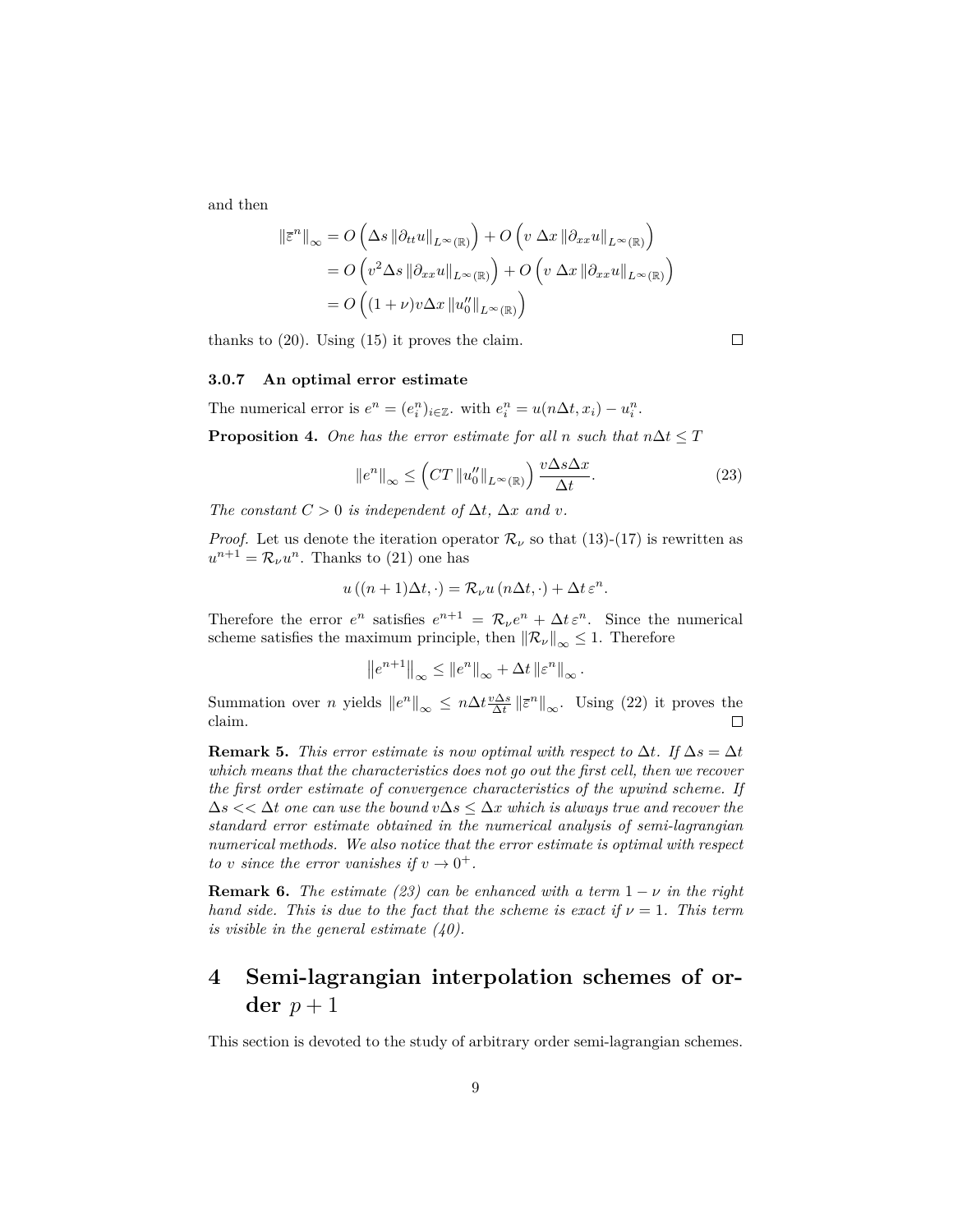### **4.1 Numerical scheme**

In this section the interpolation function  $\tilde{u}^n$  is obtained by a lagrangian interpolation of  $p + 1$  points. Like in previous section, we introduce  $r \in \mathbb{Z}$  such that  $x_{i+r} \leq x_i - v\Delta t < x_{i+r+1}$ . and we introduce also  $k \in \mathbb{Z}$ : the expression of  $\tilde{u}^n$  on  $[x_{i+r+1+k-p}, x_{i+r+1+k}]$  is obtained with a lagrangian interpolation of the  $value s \{u_{i+r+1+k-p}, \ldots, u_{i+r+1+k}\}$ 

$$
\tilde{u}^n(x) = \sum_{l=k-p}^{k} L_{i+r+l}(x) u_{i+r+1+l}^n \tag{24}
$$

where the Lagrange polynomials are  $L_{i+r+1+l}(x) =$  $\prod_{h=k-p,h\neq l}^{k}(x-x_{i+r+1+h})$  $\frac{\prod k}{\prod_{h=k-p,h\neq l}(x_{i+r+l}-x_{i+r+1+h})}$ .



Figure 2: Example of a semi-lagrangian scheme: here  $r = -2$ ,  $k = 1$  and  $p = 3$ .

We define for convenience

$$
\alpha_l(\nu, k, p) = L_{i+r+1+l} (x_i - v\Delta t) = \frac{\prod_{h=k-p, h\neq l}^k (h + \nu - 1)}{\prod_{h=k-p, h\neq l}^k (h - l)}.
$$

The reduced Courant number is  $\nu = \frac{v\Delta s}{\Delta x} \in ]0,1]$  and  $\Delta s = (r+1)\frac{\Delta x}{v} + \Delta t$  as before. The scheme can be written as

$$
u_i^{n+1} = \sum_{l=k-p}^{k} \alpha_l (\nu, k, p) u_{i+r+1+l}^n, \qquad i \in \mathbb{Z}.
$$
 (25)

Four parameters characterize this formula:  $p + 1$  is the interpolation order,  $k$ determines the local stencil shift and  $\nu$  is the reduced Courant number; the number of cells that are crossed by the characteristics is (11) is *r*. The iteration operator is conveniently defined as  $\mathcal{R}_{\nu,k,p}$  so that (25) is equivalent to

$$
u^{n+1} = \mathcal{R}_{\nu,k,p} u^n.
$$
\n<sup>(26)</sup>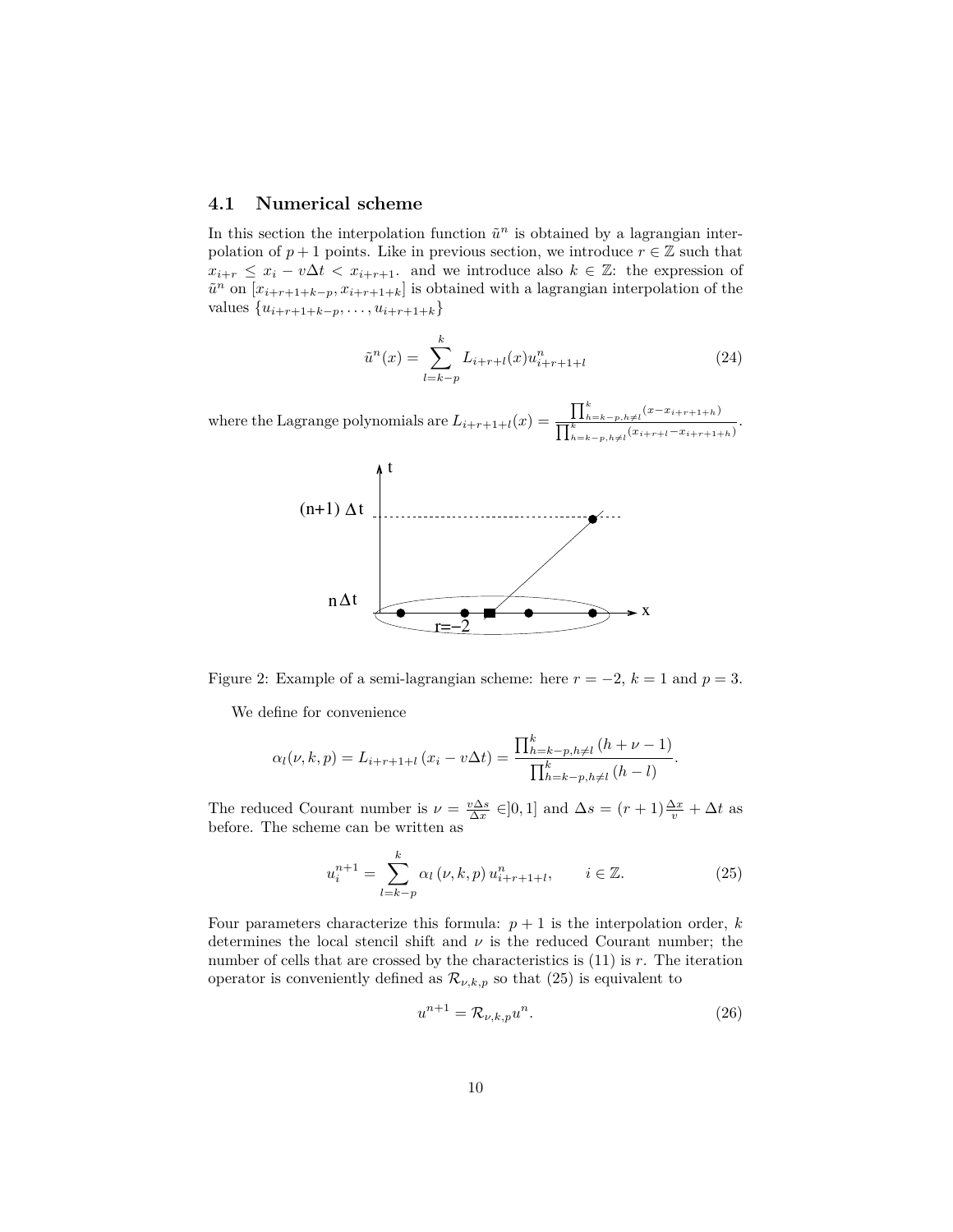## **4.2 Stability properties**

Introducing the discrete Fourier transform of the vector *u n*

$$
\bar{u}^{n}(\psi) = \sum_{j=-\infty}^{\infty} e^{-ij\psi} u_{j}^{n}, \qquad i^{2} = -1,
$$
\n(27)

we get from (25)

$$
\bar{u}^{n+1}(\psi) = \lambda_{\nu,k,p}(\psi)\bar{u}^n(\psi),\tag{28}
$$

where

$$
\lambda_{\nu,k,p}(\psi) = \sum_{l=k-p}^{k} \alpha_l(\nu,k,p) e^{\mathbf{i}\,(r+1+l)\psi} \tag{29}
$$

is the amplification factor for Fourier modes of this scheme. We also introduce the reduced amplification factor is given by

$$
\mu_{\nu,k,p}(\psi) = \sum_{l=k-p}^{k} \alpha_l(\nu,k,p) e^{\mathbf{i} \, l\psi},\tag{30}
$$

and we have the relation

$$
\lambda_{\nu,k,p}(\psi) = e^{\mathbf{i}(r+1)\psi} \mu_{\nu,p,k}(\psi). \tag{31}
$$

**Proposition 7.** *The amplification factor satisfies*

$$
|\lambda_{\nu,k,p}(\psi)| \le 1, \qquad \forall \psi \in \mathbb{R} \tag{32}
$$

*if and only if*  $p \in \{2k, 2k + 1, 2k + 2\}$ *.* 

Many proves are available in the case  $r + 1 = 0$ . We refer to the seminal work of Strang in another context [14, 8, 9]. See also [5, 10, 7]. In consequence one has the following stability property.

**Proposition 8.** *Assume that*  $p \in \{2k, 2k+1, 2k+2\}$ *. The iteration operator is bounded as an operator over discrete functions with bounded L* <sup>2</sup> *norm. More precisely*

$$
\|\mathcal{R}_{\nu,k,p}u\|_{2} \le \|u\|_{2}, \quad \forall u = (u_{j})_{j \in \mathbb{Z}}.
$$
 (33)

## **4.3 Interpolation-based error estimate in** *L* 2

We introduce the numerical error of the scheme defined by  $e_i^n := u(n\Delta t, x_i) - u_i^n$ and  $e^n = (e_i^n)_{i \in \mathbb{Z}}$ . One has the standard decomposition

$$
e^{n+1} = \mathcal{R}_{\nu,k,p} e^n + g^n \tag{34}
$$

where  $g^n = (g_i^n)$  is the interpolation error

$$
g_i^n = u\left(n\Delta t, x_i - v\Delta t\right) - \sum_{l=k-p}^k \alpha_l(\nu, k, p) u\left(n\Delta t, x_{i+r+1+l}\right).
$$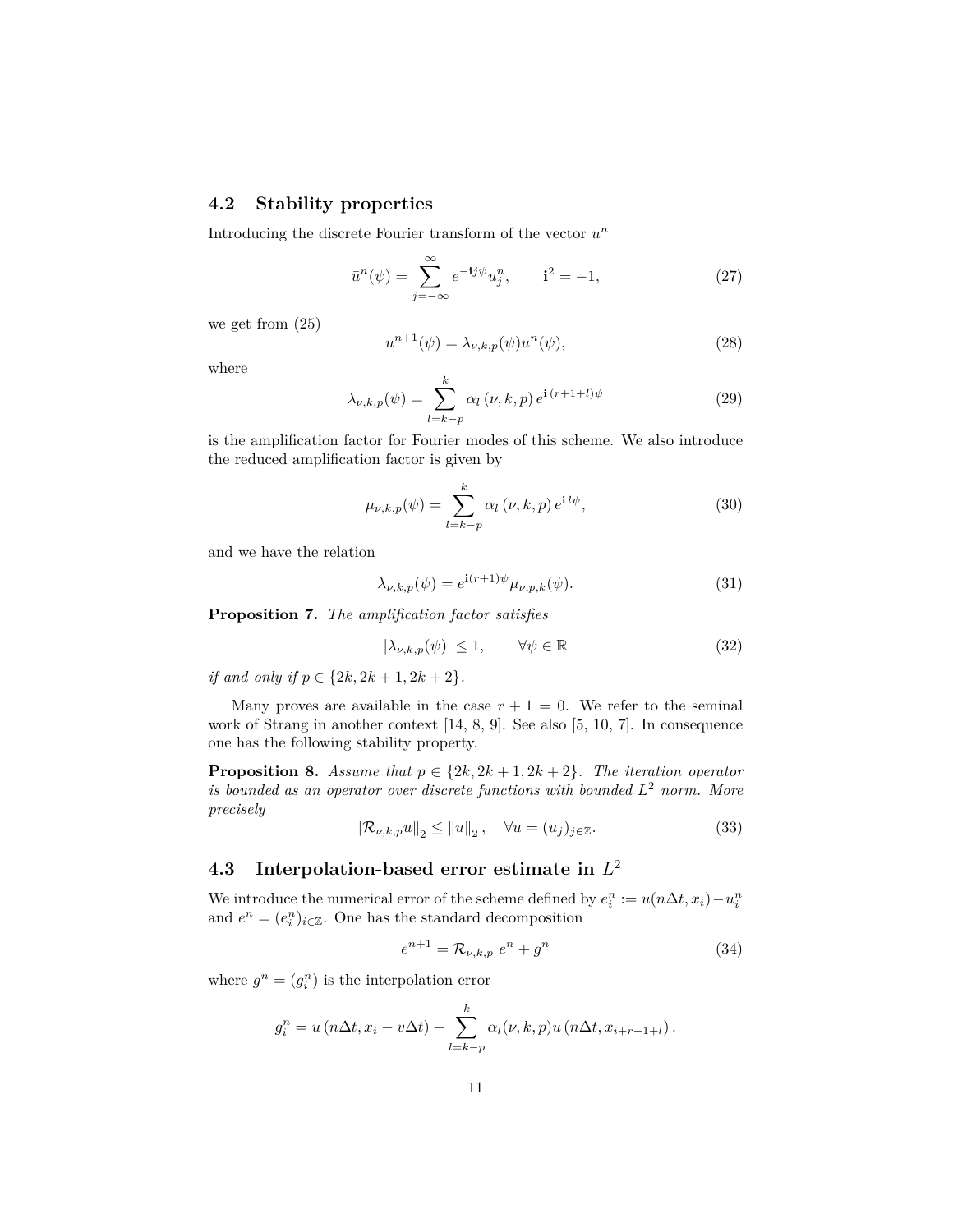We will use the following standard interpolation formula for which we refer the reader to [13] page 124. Let  $Q_i^{p+1}$  be the spline function over the  $p+2$ points  $x_i - v\Delta t$  and  $x_{i+r+1+l}$  for  $l = k - p \leq i \leq k$ .  $Q_i^{p+1}$  is a piecewise polynomial of degree *n* and has compact support in  $x_{i+r+1+k-p}, x_{i+r+1+k}$  since *x*<sup>*i*</sup> − *v*∆*t* ∈ $]x_{i+r+1+k-p}, x_{i+r+1+k}$ [ by definition of *r*. The interpolation formula writes

$$
g_i^n = \frac{\omega_i}{p!} \int_{x_{i+r+1+k-p}}^{x_{i+r+1+k}} Q_i^{p+1}(t) u^{(p+1)}(t) dt \tag{35}
$$

with

$$
\omega_i = \prod_{l=i+r+1+k-p}^{l=i+r+1+k} (x_i - v\Delta t - x_l).
$$

Other properties of  $Q_i^{p+1}$  are ([13] page 124)

$$
\int_{x_{i+r+1+k-p}}^{x_{i+r+1+k}} Q_i^{p+1}(t)dt = \frac{1}{p+1},
$$
\n(36)

and

$$
0 \le Q_i^{p+1}(t) \le \frac{1}{x_{i+r+1+k} - x_{i+r+1+k-p}} = \frac{1}{p\Delta x}.
$$
 (37)

**Proposition 9.** *One has the inequality*

$$
||g^{n}||_{2} \leq C_{k,p}\nu(1-\nu)\left||u_{0}^{(p+1)}\right||_{L^{2}(\mathbb{R})}\Delta x^{p+1}
$$
\n(38)

*where*

$$
C_{k,p} = \frac{1}{(p+1)^{\frac{1}{2}}} \times \begin{cases} \frac{(k+1)!k!}{(2k+1)!} & p = 2k+1, \\ \frac{(k)!(k)!}{(2k)!} & p = 2k, \\ \frac{(k+1)!(k+1)!}{(2k+2)!} & p = 2k+2. \end{cases}
$$

*Proof.* First we use (19) to eliminate  $v\Delta t = v\Delta s - (r+1)\Delta x$  in the interpolation formula (35). We obtain

$$
\omega_i = \prod_{l=k-p}^k (-v\Delta s - l\Delta x) = (-1)^{p+1} \Delta x^{p+1} \prod_{l=k-p}^k (l+\nu),
$$

$$
|\omega_i| \le \Delta x^{p+1} \left| \prod_{l=k-p}^k (l+\nu) \right|.
$$

so

Consider for example the case 
$$
p = 2k + 1
$$
. A rearrangement shows that

$$
\left| \prod_{l=k-p}^{k} (l+\nu) \right| = \nu(1-\nu) \underbrace{(1+\nu)(2-\nu)}_{\leq 1 \times 2} \cdots \underbrace{(k+\nu)(k+1-\nu)}_{\leq k \times k+1}
$$
\n
$$
\leq \nu(1-\nu) (1 \times \cdots \times k) (2 \times \cdots \times (k+1))
$$
\n
$$
\leq \nu(1-\nu)p!(p+1)^{\frac{1}{2}}C_{k,p}.
$$
\n(39)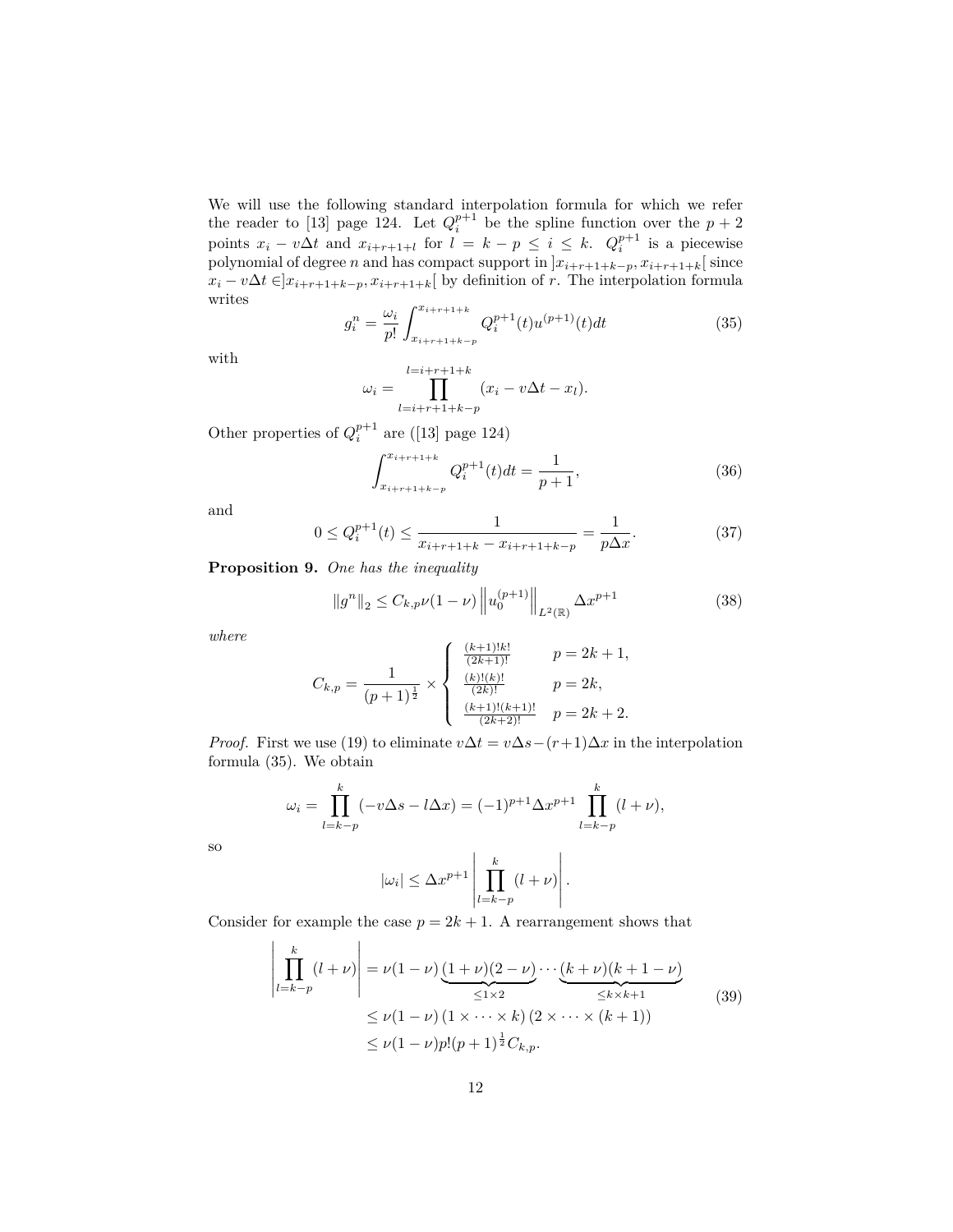A similar trick shows that  $\left| \Pi_{l=k-p}^k(l+\nu) \right| \leq \nu (1-\nu) p! C_{k,p}(p+1)^{\frac{1}{2}}$  in all cases. Secondly we set  $I_i = ]x_{i+r+1+k-p}, x_{i+r+1+k}[$ . The Cauchy-Schwarz inequality

applied to (35) yields

$$
|g_i^n| \leq \frac{|\omega_i|}{p!} \|Q_i^{p+1}\|_{L^2} \|u^{(p+1)}\|_{L^2(I_i)}
$$
  
\n
$$
\leq \frac{|\omega_i|}{p!} \|Q_i^{p+1}\|_{L^1}^{\frac{1}{2}} \|Q_i^{p+1}\|_{L^{\infty}}^{\frac{1}{2}} \|u^{(p+1)}\|_{L^2(I_i)}
$$
  
\n
$$
\leq \frac{|\omega_i|}{p!} \left(\frac{1}{p+1}\right)^{\frac{1}{2}} \left(\frac{1}{p\Delta x}\right)^{\frac{1}{2}} \|u^{(p+1)}\|_{L^2(I_i)}.
$$

Therefore

$$
||g^{n}||_{2} = \left(\Delta x \sum_{i} |g_{i}^{n}|^{2}\right)^{\frac{1}{2}}
$$
  
 
$$
\leq \Delta x^{\frac{1}{2}} \frac{|\omega_{i}|}{p!} \left(\frac{1}{p+1}\right)^{\frac{1}{2}} \left(\frac{1}{p\Delta x}\right)^{\frac{1}{2}} \left(\sum_{i} \left\|u^{(p+1)}\right\|_{L^{2}(I_{i})}^{2}\right)^{\frac{1}{2}}.
$$

We notice that

$$
\sum_i \left\|u^{(p+1)}\right\|_{L^2(I_i)}^2 = p\left\|u^{(p+1)}\right\|_{L^2(\mathbb{R})}^2 = p\left\|u_0^{(p+1)}\right\|_{L^2(\mathbb{R})}^2.
$$

Finally we use all these inequalities and obtain the claim (38) after simplification.  $\Box$ 

**Proposition 10.** *Assume that*  $p \in \{2k, 2k+1, 2k+2\}$ *. Then the following error estimate hold for all n such that*  $n\Delta t \leq T$  *:* 

$$
||e^{n}||_{2} \leq C_{k,p} (1 - \nu) \frac{v \Delta s \Delta x^{p}}{\Delta t} T ||u_{0}^{(p+1)}||_{L^{2}(\mathbb{R})}. \tag{40}
$$

*Proof.* One gets from (33-34)  $||e^{n+1}||_2 \le ||e^n||_2 + ||g^n||_2$ , that is, since  $e^0 = 0$ ,

$$
||e^n||_2 \le nC_{k,p}\nu(1-\nu) ||u_0^{(p+1)}||_{L^2(\mathbb{R})} \Delta x^{p+1}.
$$

It proves the claim after rearrangements.

**Remark 11.** *A crude estimate based on the Stirling formula shows that*

$$
C_{k,p} = O\left(2^{-2k}\right)
$$

*is very small for large p.*

 $\Box$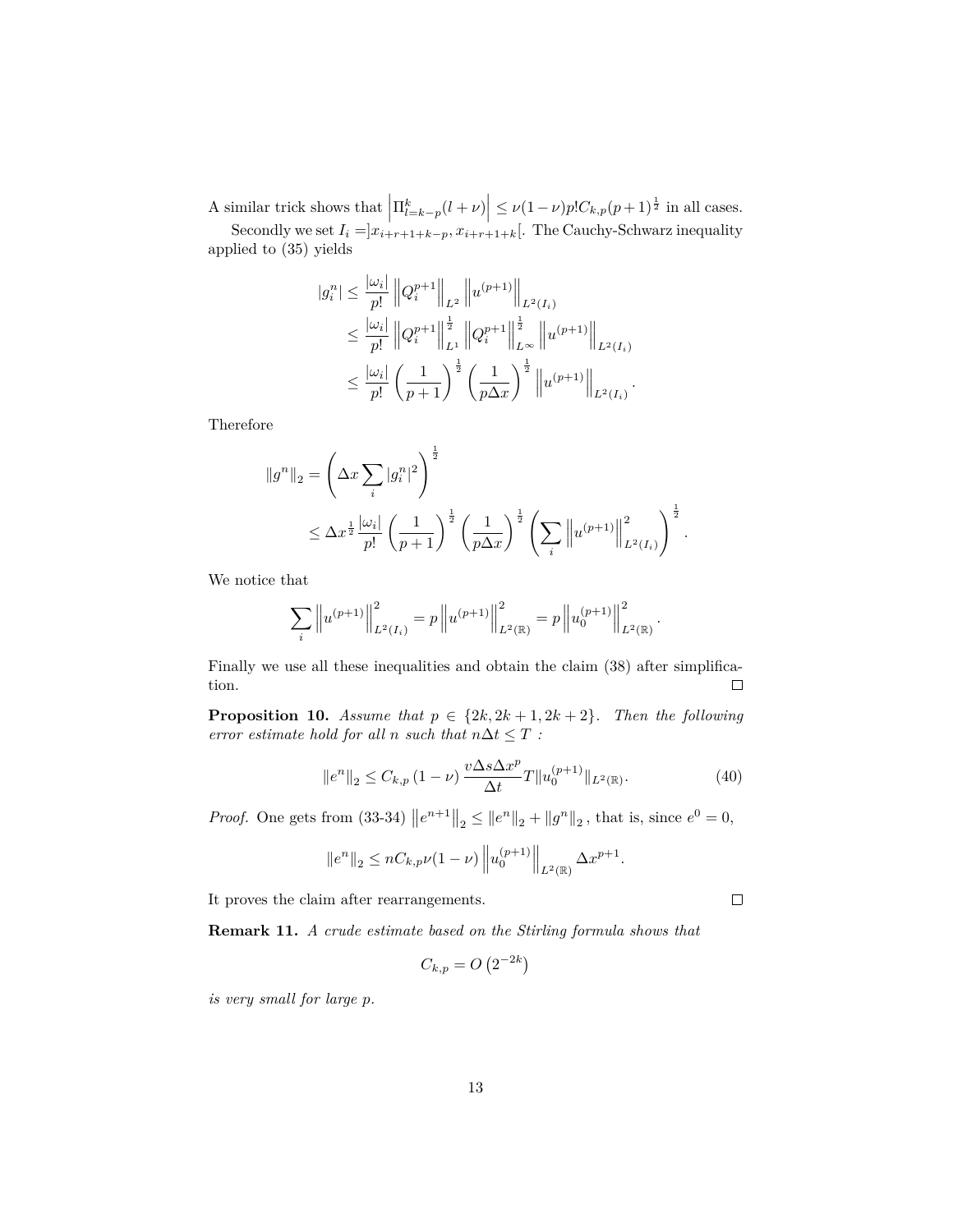*Proof.* Consider for example the case  $p = 2k + 1$ : the constant is

$$
C_{k,p} = \frac{1}{2^{2k+2}} \times \frac{2^{2k+1}}{(p+1)^{\frac{1}{2}} \binom{2k+2}{k+1}}.
$$
\n(41)

Since the Stirling formula shows that  $\frac{2^{2k+1}}{2^{k+1}}$  $\sqrt{2k+2}$  $\left(\frac{2^{2k+1}}{2k+2}\right) \approx Ck^{\frac{1}{2}}$  for some constant *C*<br> $k+1$ 

when  $k$  is large, it shows the bound of the remark.

 $\Box$ 

## **4.4 Truncation-based error estimate in** *L* 2

In this section we propose another analysis of the error, which is based on the analysis of the truncation error. The philosophy is rather different. The analysis will fill the gap between interpolation error analysis based on (35) and the Fourier analysis as used in the work of Thomée [16]. The conclusions will be the same, but with a slightly better constant for large *p*. This analysis is confirmed with a different approach discussed in the appendix. In both cases the key is the use of advanced formulas which ultimately may be used to provide sharper  $L^2$  estimates for B-splines.

#### **4.4.1 Truncation error**

It is convenient to write the scheme in the incremental form

$$
\frac{u_j^{n+1} - u_j^n}{\Delta t} + v \frac{u_{j+\frac{1}{2}}^n - u_{j-\frac{1}{2}}^n}{\Delta x} = 0
$$
\n(42)

where  $u_{j+\frac{1}{2}}^n$  is the flux. The Fourier symbol of the flux is the function  $\psi \mapsto$  $\gamma_{\nu,k,p}(\psi)$  such that

$$
\bar{u}_{j+\frac{1}{2}}(\psi) = \gamma_{\nu,k,p}(\psi)\bar{u}_j(\psi),
$$

where  $\bar{u}$  is defined by (27). We deduce from the expressions (28) and (42) the following expression for  $\gamma_{\nu,k,p}$ :

**Proposition 12.** *The Fourier symbol of the flux is*

$$
\gamma_{\nu,k,p}(\psi) = \frac{\lambda_{\nu,k,p}(\psi) - 1}{(e^{i\psi} - 1)} \frac{v\Delta t}{\Delta x}.
$$
\n(43)

The method we propose here is use this expression of the Fourier symbol of the flux in the truncation error  $\varepsilon_i^n$  to obtain the analogous of Proposition 2 for arbitrary order schemes. The truncation error can here be written under the form

$$
\varepsilon_i^n = \frac{u((n+1)\Delta t, x_i) - u(n\Delta t, x_i)}{\Delta t} + v \frac{\phi(u(n\Delta t, \cdot))(x_i) - \phi(u(n\Delta t, \cdot))(x_{i-1})}{\Delta x}.
$$
\n(44)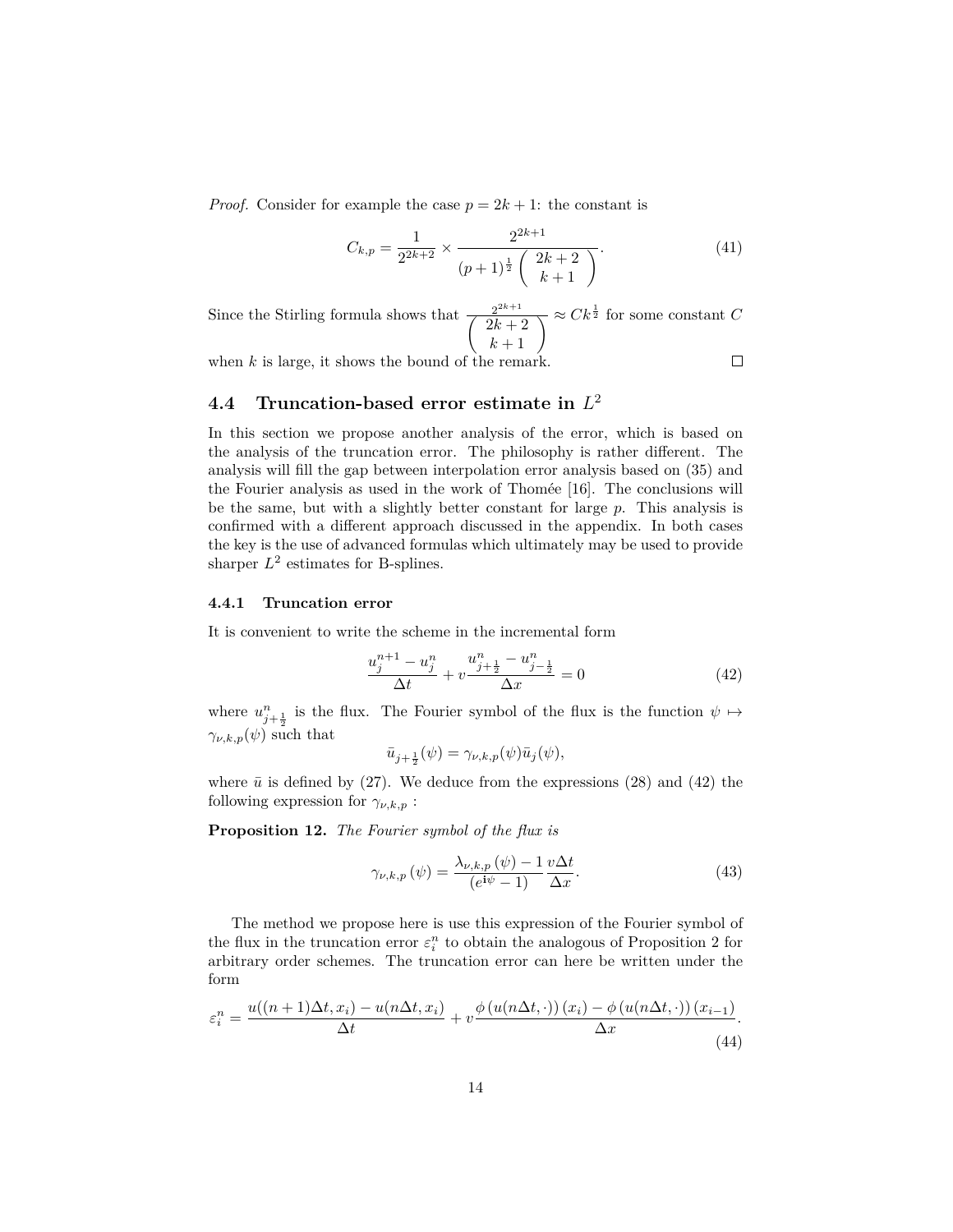$$
\widehat{u}(\cdot,\theta) = \int_{\mathbb{R}} u(\cdot,x) e^{-i\theta x} dx.
$$
\n(45)

be the Fourier transform  $\hat{u}$  in the *x* variable of *u*. Then the Fourier symbol of the operator  $\phi$  in (44) is given by  $\gamma_{\nu,k,p}(\theta \Delta x)$ .

Moreover, we easily verify, thanks to the relations  $u(n\Delta t + \Delta t, x) = u(n\Delta t, x$  $v\Delta t$ ) and  $v\Delta t = v\Delta s - (r+1)\Delta x$  that

$$
\widehat{u}(n\Delta t + \Delta t, \theta) = e^{i\theta((r+1)-\nu)\Delta x} \widehat{u}(n\Delta t, \theta).
$$

Assuming that  $u(t, \cdot) \in L^2(\mathbb{R})$  for all *t*, we have the following relation

$$
u(\cdot, x) = \frac{1}{2\pi} \int_{\mathbb{R}} \widehat{u}(\cdot, \theta) e^{i\theta x} d\theta.
$$
 (46)

Now let express with thanks to the inversion formulae (46) the truncation error :

$$
\varepsilon_i^n = \frac{1}{2\pi} \int_{\mathbb{R}} \left( \frac{e^{i((r+1)-\nu)\theta \Delta x} - 1}{\Delta t} + v \frac{\gamma_{\nu,k,p} (\theta \Delta x) (1 - e^{i\theta \Delta x})}{\Delta x} \right) \widehat{u}(n\Delta t, \theta) e^{i\theta x_i} d\theta
$$

$$
= \frac{1}{2\pi} \int_{\mathbb{R}} \left( \frac{e^{i((r+1)-\nu)\theta \Delta x} - \lambda_{\nu,k,p} (\theta \Delta x)}{\Delta t} \right) \widehat{u}(n\Delta t, \theta) e^{i\theta x_i} d\theta
$$

$$
= \frac{1}{2\pi} \frac{\Delta s}{\Delta t} \int_{\mathbb{R}} \left( \frac{e^{-i\nu\theta \Delta x} - \mu_{\nu,k,p} (\theta \Delta x)}{\Delta s} \right) \widehat{u}(n\Delta t, \theta) e^{i\theta x_{i+r+1}} d\theta
$$
(47)

thanks to (43) and (31). We now recognize at the right side the truncation operator  $\bar{\varepsilon}_{i+r+1}^n$  of the semi-lagrangian scheme but with a time step equal to ∆*s*. At last, we obtain the following Proposition,

**Proposition 13.** One has the formula  $\varepsilon_i^n = \frac{\Delta s}{\Delta t} \overline{\varepsilon}_{i+r+1}^n$  for all *i* and *n*, and for *all coefficients ν, p, k.*

This expression is the generalization of Proposition 2 at any order.

#### **4.4.2 Bounds**

To continue we use a formula which is proved in [5]. We consider here the scheme of time step  $\Delta s$  and the amplification factor  $\mu_{\nu,k,p}$ ; the truncation error corresponding to this scheme is  $\bar{\varepsilon}_i^n$ . According to [5] (1.5), the amplification factor can be written on the following form :

$$
\mu_{\nu,k,p}(\psi) = e^{-\mathbf{i}\nu\psi}(1 - \alpha(\psi))
$$

where we have set for convenience

$$
\alpha(\psi) = \mathbf{i}^{p+1} \alpha_{k,p}(\nu) 2^p \int_0^{\psi} \sin^p \left(\frac{\varphi}{2}\right) e^{\mathbf{i}(k - \frac{p}{2} + \nu)(\varphi)} d\varphi \tag{48}
$$

Let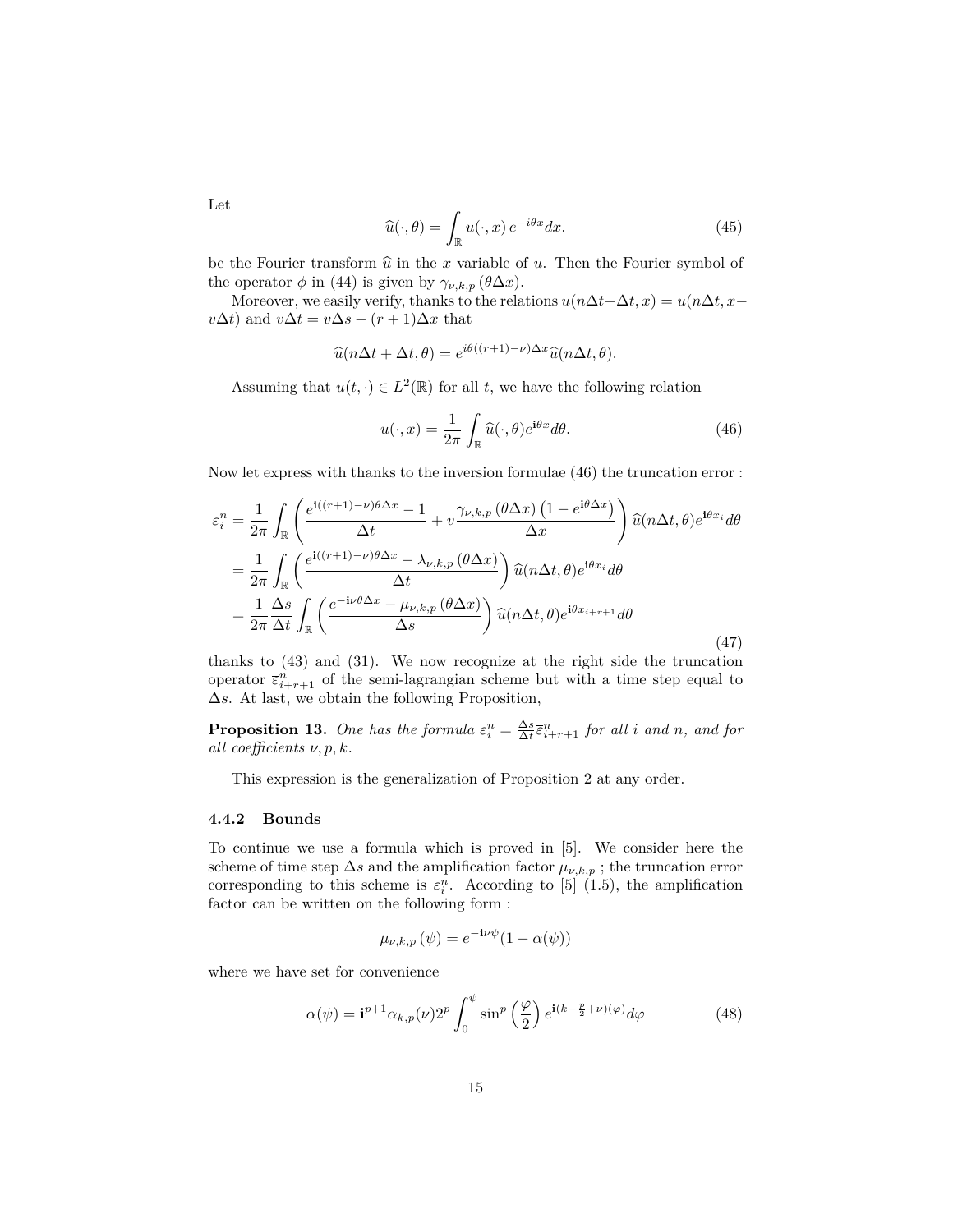and

$$
\alpha_{k,p}(\nu) = \frac{\prod_{q=0}^{p} (k + \nu - q)}{p!}.
$$
\n(49)

Therefore the corresponding truncation error is, thanks to (47)

$$
\overline{\varepsilon}_i^n = \frac{1}{2\pi} \frac{1}{\Delta s} \int_{\mathbb{R}} \alpha(\theta \Delta x) \widehat{u}(n\Delta t, \theta) e^{i\theta x_i} d\theta \tag{50}
$$

A direct use of the kernel  $\alpha$  is possible using the theory of Thomée [15, 16]. But it is much more efficient for our purposes to use the following trick. We rewrite first (50) with a backward Fourier transform

$$
\widehat{u}(n\Delta t, \theta) = \int_{\mathbb{R}} u(n\Delta t, x) e^{-i\theta x} dx.
$$

One obtains

$$
\overline{\varepsilon}_i^n = \frac{1}{2\pi\Delta s} \int_{\mathbb{R}} u(n\Delta t, x) \left( \int_{\mathbb{R}} \alpha(\theta \Delta x) e^{i\theta(x_i - x)} d\theta \right) dx.
$$
 (51)

Then we integrate  $p+1$  times by parts with respect to  $x$ 

$$
\overline{\varepsilon}_i^n = \frac{1}{2\pi\Delta s} \int_{\mathbb{R}} \partial_x^{(p+1)} u(n\Delta t, x) \left( \int_{\mathbb{R}} \frac{\alpha(\theta \Delta x)}{i^{p+1}\theta^{p+1}} e^{i\theta(x_i - x)} d\theta \right) dx.
$$

A restriction is that we must consider  $p \geq 2$  so that the internal integral is absolutely convergent. This is not a real restriction since the case  $p = 1$  is elementary and can be treated separately as in Section 3. The kernel in the integral is

$$
\beta_i(x) := \int_{\mathbb{R}} \frac{\alpha(\theta \Delta x)}{i^{p+1}\theta^{p+1}} e^{i\theta(x_i - x)} d\theta.
$$
 (52)

One has the property :

**Lemma 14.** *The kernel*  $\beta_i$  *has compact support in*  $[x_i + (k - p)\Delta x, x_i + k\Delta x]$ *. Proof.* The formula  $\bar{\epsilon}_i^n = \frac{1}{2\pi\Delta s} \int_{\mathbb{R}} \partial_x^{(p+1)} u(n\Delta t, x) \beta_i(x) dx$  shows that the truncation error is a function of  $\partial_x^{(p+1)} u$  only, but not of the other derivatives. It is evident that there exists an integral representation

$$
\overline{\varepsilon}_{i}^{n} = \int_{x_{i}+(k-p)\Delta x}^{x_{i}+k\Delta x} K(x)\partial_{x}^{(p+1)}u(n\Delta t, x)dx
$$

in the compact interval  $[x_i + (k - p)\Delta x, x_i + k\Delta x]$  for some kernel *K*. This is due to two facts: the stencil of the scheme is compact; the order of the scheme is *p*. Since the function  $\partial_x^{(p+1)} u$  is arbitrary in these representation formulas, it implies that

$$
\beta_i(x) = 2\pi \Delta s K(x) \quad \text{if } x_i + (k - p)\Delta x < x < x_i + k\Delta x,
$$
\n
$$
= 0 \quad \text{otherwise.}
$$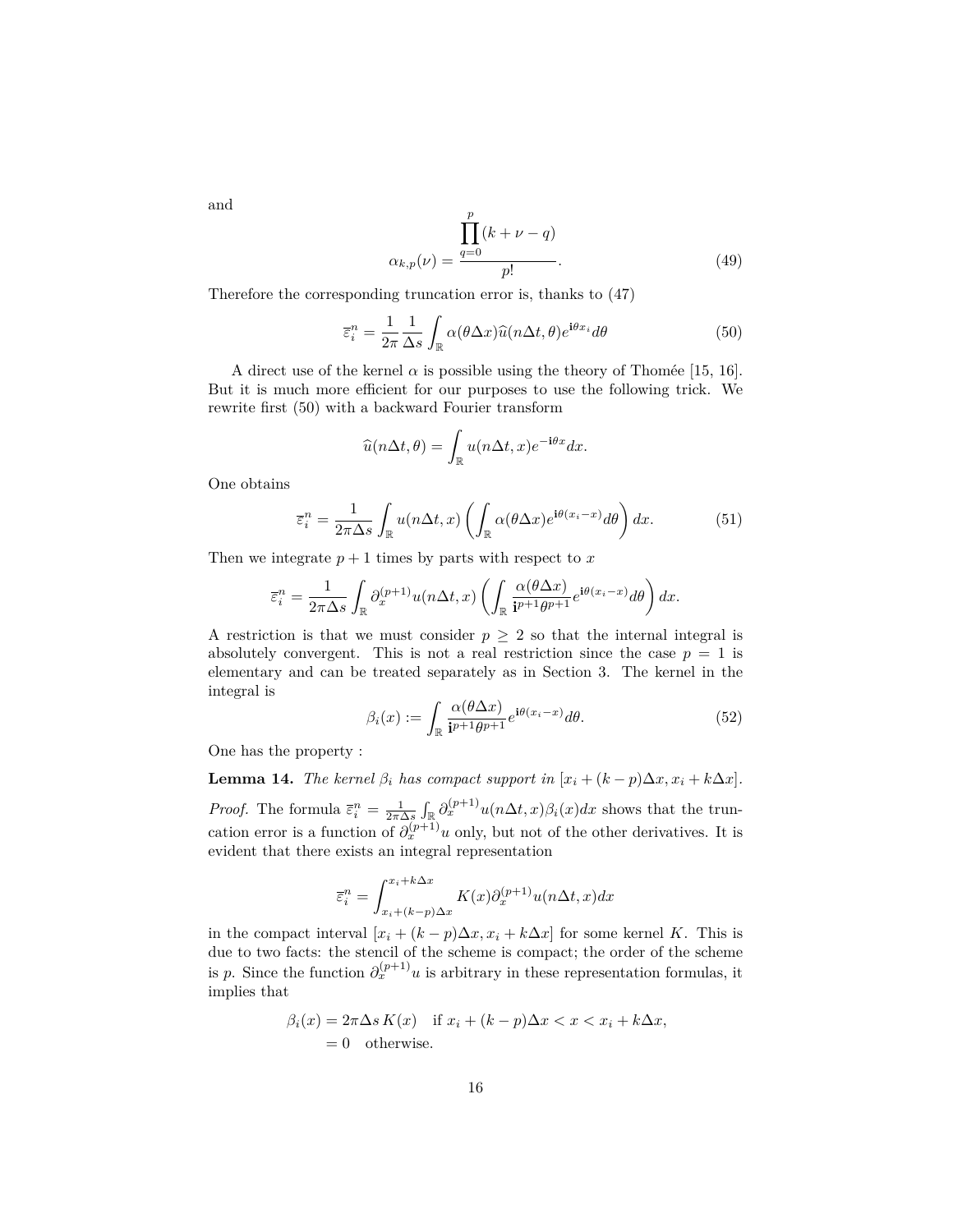This is why  $\beta_i$  has indeed a compact support

$$
\overline{\varepsilon}_i^n = \frac{1}{2\pi\Delta s} \int_{x_i + (k-p)\Delta x}^{x_i + k\Delta x} \partial_x^{(p+1)} u(n\Delta t, x) \beta_i(x) dx.
$$
 (53)

See also Remark 17.

 $\hfill \square$ 

*.*

*.*

**Proposition 15.** *There exists C >* 0 *such that*

$$
\|\bar{\varepsilon}^{n}\|_{2} \leq C \frac{C_{k,p}}{p^{\frac{1}{4}}}(1-\nu)(v\Delta x^{p})\left\|u_{0}^{(p+1)}\right\|_{L^{2}(\mathbb{R})}
$$
(54)

*where*  $C_{k,p}$  *is defined by* (39).

*Proof.* Thanks to (53), we get

$$
|\bar{\varepsilon}_i^n| \le \frac{1}{2\pi\Delta s} \left\|\beta_i\right\|_{L^2(\mathbb{R})} \left\|\partial_x^{(p+1)} u(n\Delta t, \cdot)\right\|_{L^2(x_i + (k-p)\Delta x, x_i + k\Delta x)}
$$

Since

$$
\sum_{i} \left\| \partial_x^{(p+1)} u(n\Delta t, \cdot) \right\|_{L^2(x_i + (k-p)\Delta x, x_i + k\Delta x)}^2 = p \left\| \partial_x^{(p+1)} u(n\Delta t, \cdot) \right\|_{L^2(\mathbb{R})}^2
$$

one gets that

$$
\left\|\bar{\varepsilon}^{n}\right\|_{2} = \left(\Delta x \sum_{i} \left|\bar{\varepsilon}_{i}^{n}\right|^{2}\right)^{\frac{1}{2}} \leq \frac{(p\Delta x)^{\frac{1}{2}}}{2\pi\Delta s} \sup_{i} \left\|\beta_{i}\right\|_{L^{2}(\mathbb{R})} \left\|\partial_{x}^{(p+1)} u(n\Delta t, \cdot)\right\|_{L^{2}(\mathbb{R})}
$$

Now let us estimate  $\|\beta_i\|_{L^2(\mathbb{R})}$ , for  $i \in \mathbb{Z}$ . According to (52) and Proposition 14, we have

$$
\|\beta_i\|_{L^2(\mathbb{R})} = \left(\int_{\mathbb{R}} \left| \int_{\mathbb{R}} \frac{\alpha(\theta \Delta x)}{i^{p+1}\theta^{p+1}} e^{i\theta(x_i - x)} d\theta \right|^2 dx\right)^{1/2}
$$
  
\n
$$
\leq C \left(\int_{\mathbb{R}} \frac{|\alpha(\theta \Delta x)|^2}{\theta^{2p+2}} d\theta \right)^{\frac{1}{2}}
$$
  
\n
$$
\leq C |\alpha_{k,p}(\nu)| 2^p \left(\int_{\mathbb{R}} \left(\int_0^{\theta \Delta x} |\sin^p(\frac{\varphi}{2})| d\varphi \right)^2 \frac{d\theta}{\theta^{2p+2}}\right)^{\frac{1}{2}}.
$$
\n(55)

thanks to (48). Elementary changes of variable show that

$$
\int_{\mathbb{R}} \left( \int_0^{\theta \Delta x} |\sin^p(\frac{\varphi}{2})| d\varphi \right)^2 \frac{d\theta}{\theta^{2p+2}} = \frac{\Delta x^{2p+1}}{2^{2p-1}} \int_0^\infty \left( \int_0^{\theta} |\sin^p(\varphi)| d\varphi \right)^2 \frac{d\theta}{\theta^{2p+2}}.
$$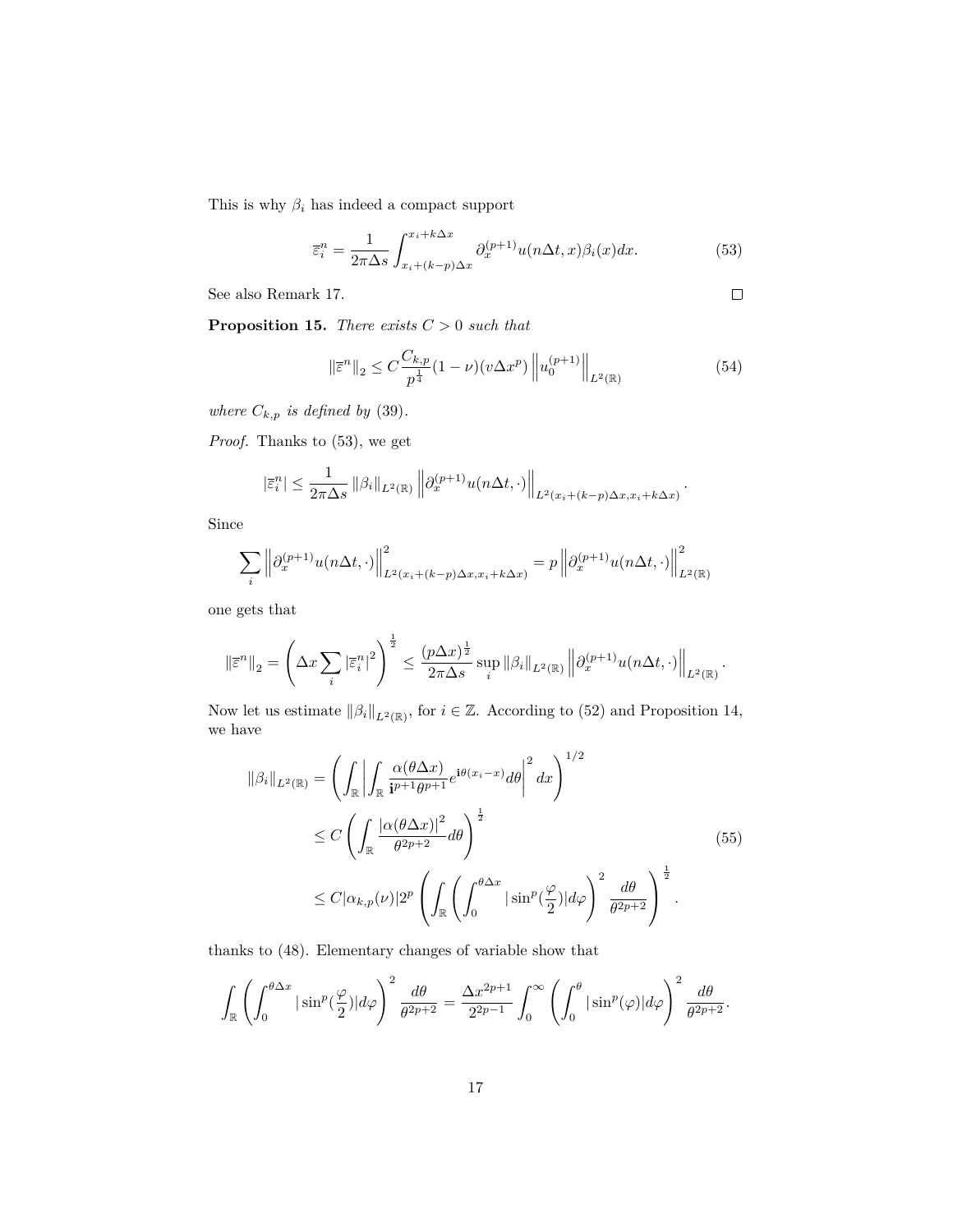Using (82) (see Annexe B) we get that

$$
\|\beta_i\|_{L^2(\mathbb{R})} \le M \frac{\Delta x^{p+\frac{1}{2}} |\alpha_{k,p}(\nu)|}{p^{1+\frac{1}{4}}}
$$

from which we deduce

$$
\|\overline{\varepsilon}^n\|_2 \le \frac{C}{\Delta s} \frac{|\alpha_{k,p}(\nu)|}{p^{\frac{1}{2} + \frac{1}{4}}} \Delta x^{p+1} \|u_0^{(p+1)}\|_{L^2(\mathbb{R})}.
$$

Finally we notice that  $|\alpha_{k,p}(\nu)| = \frac{1}{n^2}$ *p*!  $\frac{k}{\prod}$ *l*=*k*−*p*  $(l + \nu)$  and thanks to estimate (39),

we obtain

$$
\left\|\bar{\varepsilon}^{n}\right\|_{2} \leq C \frac{C_{k,p}}{p^{\frac{1}{4}}}(1-\nu)\nu \frac{\Delta x^{p+1}}{\Delta s}\left\|u_{0}^{(p+1)}\right\|_{L^{2}(\mathbb{R})}.\tag{56}
$$

 $\Box$ 

Since  $\nu = v \Delta s / \Delta x$ , the claim is proved.

**Theorem 16.** *Assume*  $p = 2k$ ,  $2k + 1$  *or*  $2k + 2$ *. One has the optimal error estimate for all n such that*  $n\Delta t \leq T$  *:* 

$$
\|e^n\|_2 \le D_{k,p} \left(1 - \frac{v\Delta s}{\Delta x}\right) \frac{v\Delta s \Delta x^p}{\Delta t} T \|u_0^{(p+1)}\|_{L^2(\mathbb{R})}
$$
(57)

*Proof.* From Proposition 13 one gets the estimate for the true truncation error

$$
\left\|\varepsilon^{n}\right\|_{2} \le D_{k, p}(1-\nu) \frac{v \Delta s \Delta x^{p}}{\Delta t} \left\|u_{0}^{(p+1)}\right\|_{L^{2}(\mathbb{R})}.
$$

Since by definition of the truncation error

$$
e^{n+1} = \mathcal{R}_{\nu,k,p} e^n + \Delta t \varepsilon^n \tag{58}
$$

one has the estimate  $||e^{n+1}||_2 \le ||e^n||_2 + \Delta t ||\varepsilon^n||_2$ . After summation over *n* time steps  $(n\Delta t \leq T)$ , one gets the result.  $\Box$ 

**Remark 17.** *The comparison of (34) and (58) shows that*  $g^n = \Delta t \varepsilon^n$ , that is *the interpolation error is proportional to the truncation error. In consequence the kernel*  $Q_i^{p+1}$  *is proportional to the kernel*  $\beta_i$ *. So we understand that the Fourier formula (55) is just a more accurate way to bound the L* <sup>2</sup> *norm of the B*-spline, at least more accurate than the crude estimate of  $||Q_i^{p+1}||_{L^{\infty}}$  together *with*

$$
\left\|Q_i^{p+1}\right\|_{L^2} \le \left\|Q_i^{p+1}\right\|_{L^1}^{\frac{1}{2}} \left\|Q_i^{p+1}\right\|_{L^\infty}^{\frac{1}{2}} \tag{59}
$$

*that was used in the proof of Proposition 9. This is why the constant*  $D_{k,p}$  *is better than the constant*  $C_{k,p}$  *by a factor*  $p^{-\frac{1}{4}}$  *for large p. More material about the*  $L^{\infty}$  *norm of*  $Q_i^{p+1}$  *is provided in Appendix A.*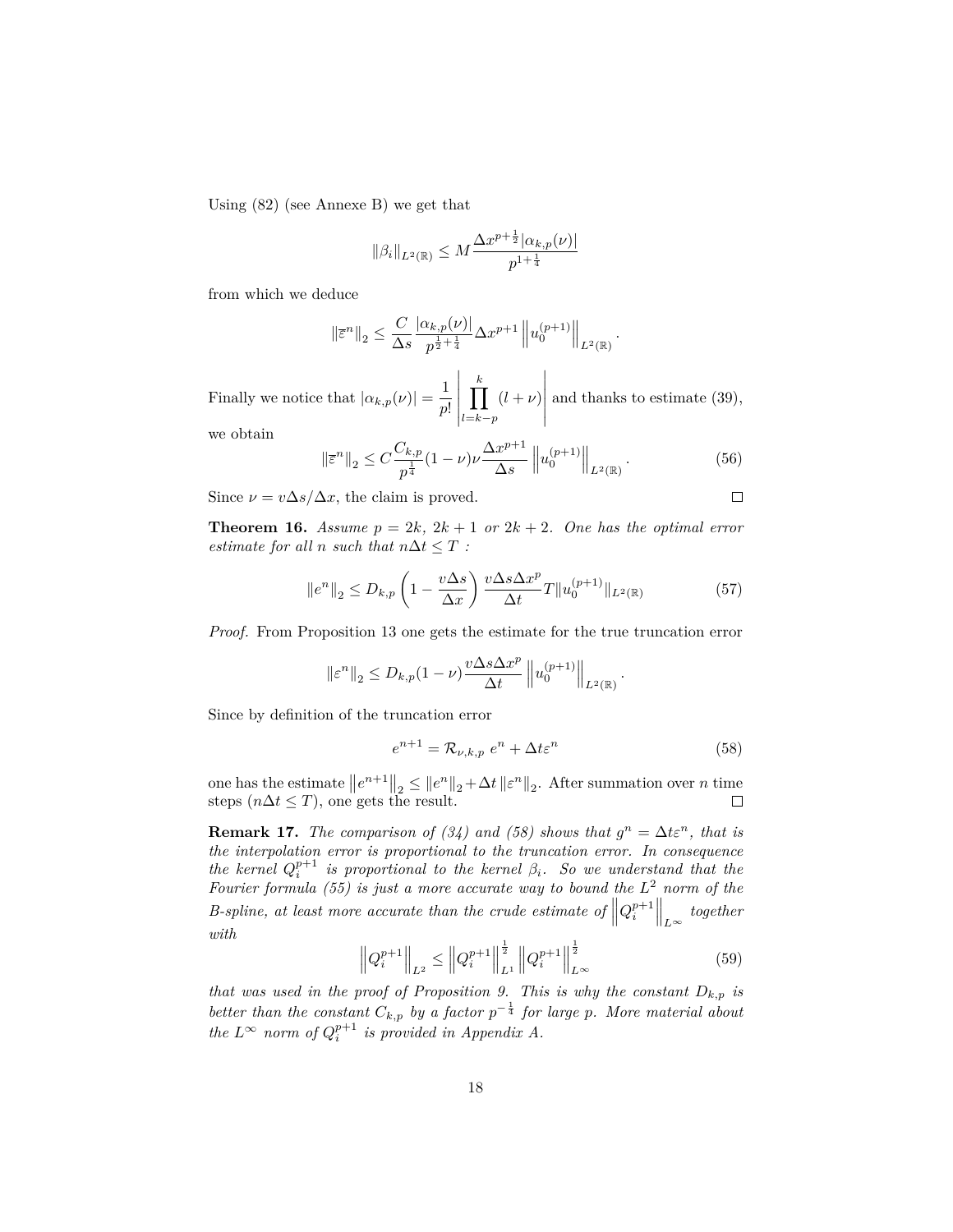#### **4.5** *L* <sup>∞</sup> **and** *L* <sup>1</sup> **error estimates for odd order schemes**

We first have the fundamental result [5].

**Proposition 18.** *Assume that*  $p = 2k+1$ *. Then powers of the iteration operator* are uniformly bounded in  $L^q$  norms. More precisely there exists  $C > 0$  such that

$$
\left\| \left( \mathcal{R}_{\nu,k,p} \right)^l \right\|_q \le C, \quad \forall l \in \mathbb{N}, \ \forall \ 1 \le q \le \infty, \ \forall v \frac{\Delta t}{\Delta x} \le 1. \tag{60}
$$

*It must be understood that*  $r = -1$ *.* 

The shifting technique of semi-lagrangian schemes allows to treat all values of the CFL number, that is all values of *r*. We obtain

**Proposition 19.** *Assume that*  $p = 2k+1$ *. Then powers of the iteration operator* are uniformly bounded in  $L^q$  norms. More precisely there exists  $C > 0$  such that

$$
\left\| \left( \mathcal{R}_{\nu,k,p} \right)^l \right\|_q \le C, \quad \forall l \in \mathbb{N}, \ \forall \ 1 \le q \le \infty, \ \forall r. \tag{61}
$$

It is then easy to generalize the approach developed in Proposition 9 to obtain

**Theorem 20.** *Assume*  $p = 2k + 1$ *. One has the optimal error estimate for all n such that*  $n\Delta t \leq T$ 

$$
||e^n||_q \le E_{k,p} \left(1 - \frac{v\Delta s}{\Delta x}\right) \frac{v\Delta s \Delta x^p}{\Delta t} ||u_0^{(p+1)}||_{L^q(\mathbb{R})}. \tag{62}
$$

## **5 Periodic domains**

All results of the previous sections hold true in periodic domains. In particular we will use the  $L^2$  error estimate (40) or (57) in the next section.

## **6 The Vlasov-Poisson equation**

We propose in this section to apply estimates obtained in the previous section to improve the error estimate proposed in [10] in the context of semi-lagrangian schemes for the Vlasov-Poisson system. The adimensional Vlasov-Poisson equation in one dimension in space and in velocity reads

$$
\frac{\partial f}{\partial v} + v \frac{\partial f}{\partial x} + E(t, x) \frac{\partial f}{\partial v} = 0,
$$
\n(63)

with

$$
\frac{\partial E}{\partial x}(t,x) = \int_{-\infty}^{+\infty} f(t,x,v)dv - 1,\tag{64}
$$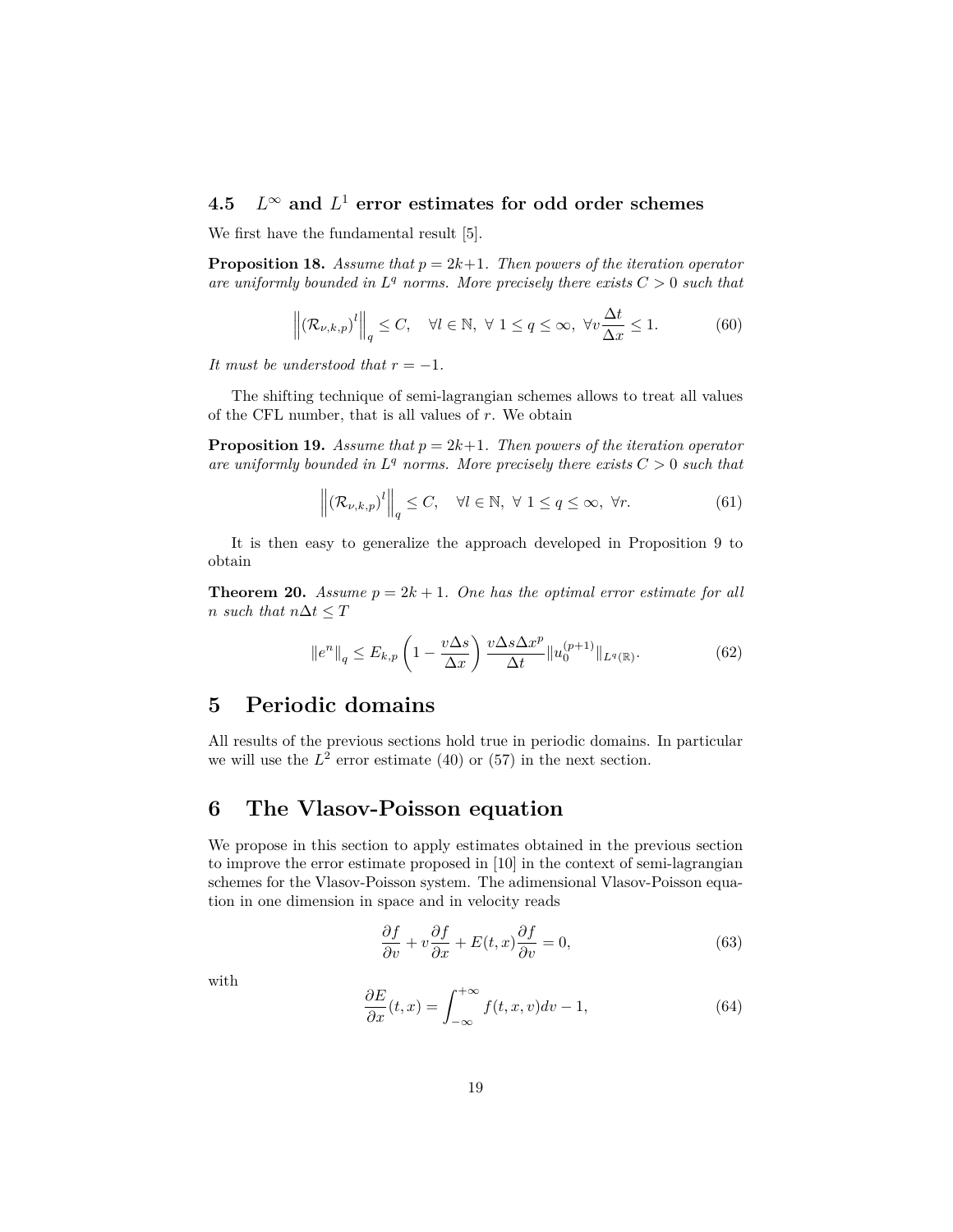where  $f(t, x, v)$  is the distribution function of charged particles (ions or electrons) and  $E(t, x)$  the self-consistent electric field. We consider periodic boundary conditions on the variable  $x \in [0, L]$ , that is

$$
f(t,0,v) = f(t,L,v), \quad v \in \mathbb{R}, \quad t \ge 0,
$$
\n
$$
(65)
$$

and

$$
E(t,0) = E(t,L). \tag{66}
$$

In order to have a well-posed problem, we add to equation (63)–(66) the zeromean condition on the field *E*

$$
\int_0^L E(t, x)dx = 0, \quad t \ge 0
$$
\n
$$
(67)
$$

and a initial condition

$$
f(0, x, v) = f_0(x, v), \quad x \in L, \quad v \in \mathbb{R}.
$$
 (68)

The electric field *E* is given by

$$
E(t,x) = \int_0^L K(x,y) \left( \int_{\mathbb{R}} f(t,y,v) dv - 1 \right) dy
$$

where *K* is computed from the kernel of the Poisson equation.

We refer to [12], for example, for the existence, uniqueness and regularity of the Vlasov-Poisson system  $(63)$ – $(68)$ . We will also assume that the initial data has compact support. In consequence the solution has also a compact support in velocity. It is enough to consider the domain  $v \in [-v_{\text{max}}, v_{\text{max}}]$  for  $t \leq T$ . The domain of simulation can be taken as

$$
\Omega = [0, L]_{\text{per}} \times [-v_{\text{max}}, v_{\text{max}}]_{\text{per}}.
$$

#### **6.1 Numerical strategy and convergence**

Let  $N_x, N_v \in \mathbb{N}^*$ . We a define numerical approximation  $f^{(n)} \in \mathbb{R}^{N_x \times N_v}$ , by

$$
f_{i,j}^{(n)},\ i=0,\ldots,N_x-1,\ j=0,\ldots,N_v-1,\ n\in\mathbb{N}.
$$

The  $L^2$  norm of a discrete function is defined in  $(5)$ . We introduce the reconstruction operator in the *x* direction  $\mathcal{R}_x : \mathbb{R}^{N_x \times N_v} \to$ 

 $L^{\infty}([0,L]) \times \mathbb{R}^{N_v}$  or  $\mathcal{R}_x : \mathbb{R}^{N_x} \to L^{\infty}([0,L])$ 

$$
f(\cdot) = \mathcal{R}_x f.
$$

In practice we use a Lagrangian interpolation of order  $p + 1$  in the *x* direction as described in (24).

We have the same definition for the reconstruction in the  $v$  direction  $\mathcal{R}_v$ :  $\mathbb{R}^{N_x \times N_v} \to \mathbb{R}^{N_x} \times L^{\infty}([-v_{\text{max}}, v_{\text{max}}])$  or  $\mathcal{R}_v : \mathbb{R}^{N_v} \to L^{\infty}([-v_{\text{max}}, v_{\text{max}}])$ 

$$
f(\cdot) = \mathcal{R}_v f,
$$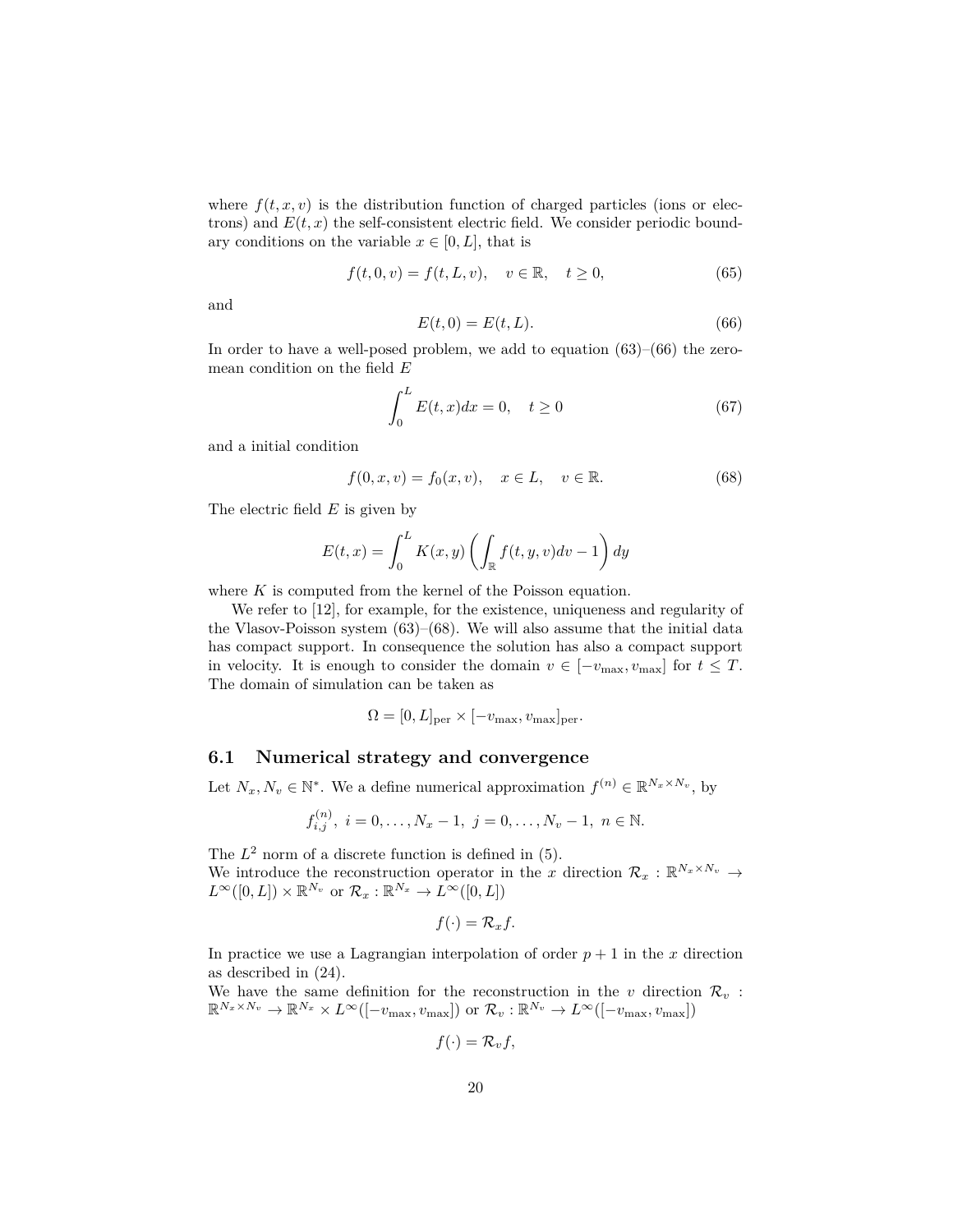with also a Lagrangian reconstruction of order  $p + 1$  but in the *v* direction. We also define the reconstruction in both directions  $\mathcal{R}_x \otimes \mathcal{R}_v : \mathbb{R}^{N_x \times N_v} \to$  $L^{\infty}(\Omega_m)$  which is the "tensorial" product of the one dimensional reconstructions  $\mathcal{R}_x$  and  $\mathcal{R}_v$ : that is we reconstruct first in the *v* direction and second in the *x* direction. Notice that the result may be different if one reconstructs first in the *x* direction and after that in the *v* direction, unless a compatibility condition is satisfied for commutativity. In the context of this work, such a compatibility condition is not required: the only thing is to guarantee the error estimate (72). For a continuous function  $q \in \mathcal{C}(\Omega)$ , we define the projected discrete function  $\Pi g \in \mathbb{R}^{N_x \times N_v}$ , by

$$
(\Pi g)_{i,j} = g(x_i, v_j), \ i = 0, \dots, N_x - 1, \ j = 0, \dots, N_v - 1.
$$

**Definition 21.** *We define the discrete transport operator in the x direction based on a semi-lagrangian scheme of order*  $p + 1$  *by*  $\mathcal{T}_{x,s} : \mathbb{R}^{N_x \times N_v} \to \mathbb{R}^{N_x \times N_v}$ .

**Definition 22.** *We define the discrete transport operator in the v direction based on a semi-lagrangian scheme of order*  $p + 1$  *by*  $\mathcal{T}_{v,E,s} : \mathbb{R}^{N_x \times N_v} \to \mathbb{R}^{N_x \times N_v}$ .

A fundamental result deduced from the stability property (33) is

$$
\|\mathcal{T}_{x,s}\|_2 \le 1 \text{ and } \|\mathcal{T}_{v,E,s}\|_2 \le 1 \tag{69}
$$

for all *s* and *E*. This is automatically true is one uses the semi-Lagrangian schemes or Strang's stencil discussed in the first part of this paper.

We will also use the exact transport operators  $\widetilde{\mathcal{T}_{x,s}}$  and  $\widetilde{\mathcal{T}_{v,E,s}}$  defined for functions.

#### **6.1.1 Algorithm**

The Vlasov-Poisson discrete scheme [6, 1, 10] reads

$$
f^{(n+1)} = \mathcal{T}_{x,\Delta t/2} \mathcal{T}_{v,E_h^n,\Delta t} \mathcal{T}_{x,\Delta t/2} f^{(n)}, \ n \in \mathbb{N}, \ f^{(0)} = \Pi f(0),
$$

with the electric field calculated with the following approximation of the exact kernel

$$
E_h^n(x) = \int_0^L K(x, y) \left( \int_{-v_{\text{max}}}^{v_{\text{max}}} \left( \mathcal{R}_x \otimes \mathcal{R}_v \mathcal{T}_{x, \Delta t/2} f^{(n)} \right) (y, v) dv - 1 \right) dy. \tag{70}
$$

**Remark 23.** *It can be checked that (70) is equivalent to*

$$
E_h^n(x) = \int_0^L K(x, y) \mathcal{R}_x \left( \int_{-v_{\text{max}}}^{v_{\text{max}}} \left( \mathcal{R}_v \mathcal{T}_{x, \Delta t/2} f^{(n)} \right) (\cdot, v) dv - 1 \right) dy
$$

*which is more convenient for implementation purposes. On can notice that the internal integral is*

$$
\rho_i = \int_{-v_{\text{max}}}^{v_{\text{max}}} \mathcal{R}_v \left( \mathcal{T}_{x, \Delta t/2} f_{i, \cdot}^{(n)} \right)(v) dv - 1 = \Delta v \sum_{j=0}^{N_v - 1} \mathcal{T}_{x, \Delta t/2} f_{i, j}^{(n)} - 1,
$$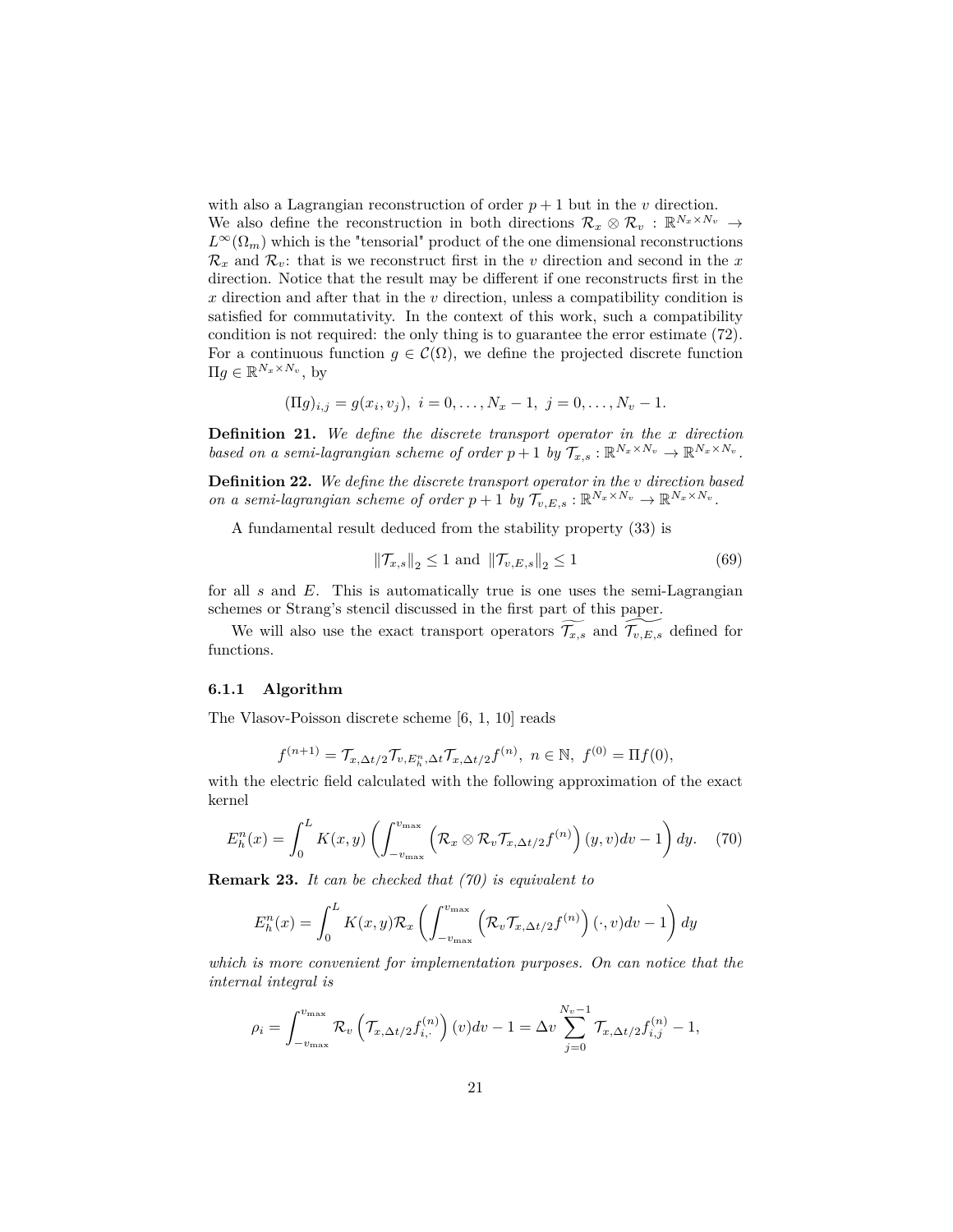*which provides an easy way to compute it. Another possibility could be to define the discrete electric field with*

$$
E_h^n(x) = \int_0^L K(x, y) \left( \int_{-v_{\text{max}}}^{v_{\text{max}}} \widetilde{\mathcal{T}_{x, \Delta t/2}} \mathcal{R}_x \otimes \mathcal{R}_v f^{(n)}(y, v) dv - 1 \right) dy.
$$

*This formula seems less evident to implement. For theoretical considerations all formulas are equivalent provided the high order error formula (72) holds.*

One notices that  $E_h^n$  may be calculated for any  $x$  in the domain, not only at grid points  $x = x_i$ . We will use this trick in the term  $\varepsilon_4$  in the decomposition that follows.

#### **6.1.2 Error decomposition**

The numerical error is by definition  $e^{(n)} \in \mathbb{R}^{N_x \times N_v}$ 

$$
e^{(n)} = \Pi f(t_n) - f^{(n)}.
$$

We have the following error decomposition

$$
e^{(n+1)} = \varepsilon_1 + \varepsilon_2 + \mathcal{T}_{x,\Delta t/2} \varepsilon_3 + \mathcal{T}_{x,\Delta t/2} \varepsilon_4 + \mathcal{T}_{x,\Delta t/2} \mathcal{T}_{v,E_h^n,\Delta t} \varepsilon_5,
$$

with

$$
\varepsilon_1 = \Pi f(t_{n+1}) - \Pi \widetilde{T_{x,\Delta t/2}} \widetilde{T_{v,E,\Delta t}} \widetilde{T_{x,\Delta t/2}} f(t_n),
$$
\n
$$
\varepsilon_2 = \left( \Pi \widetilde{T_{x,\Delta t/2}} - \widetilde{T_{x,\Delta t/2}} \Pi \right) \widetilde{T_{v,E,\Delta t}} \widetilde{T_{x,\Delta t/2}} f(t_n),
$$
\n
$$
\varepsilon_3 = \Pi \left( \widetilde{T_{v,E,n}} \Delta t - \widetilde{T_{v,E_n^n}} \Delta t \right) \widetilde{T_{x,\Delta t/2}} f(t_n),
$$
\n
$$
\varepsilon_4 = \Pi \widetilde{T_{v,E_n^n}} \Delta t \widetilde{T_{x,\Delta t/2}} f(t_n) - \widetilde{T_{v,E_n^n}} \Delta t \Pi \widetilde{T_{x,\Delta t/2}} f(t_n),
$$
\n
$$
\varepsilon_5 = \Pi \widetilde{T_{x,\Delta t/2}} f(t_n) - \widetilde{T_{x,\Delta t/2}} f^{(n)},
$$

#### **6.1.3 Time error of the Strang's splitting**

We recall the following result (cf [1] for example)

**Lemma 24.** *If*  $f(t_n)$  *is bounded in*  $W^{1,\infty}(\Omega)$ *, then* 

$$
|| f(t_{n+1}) - \widetilde{\mathcal{T}_{x,\Delta t/2}} \widetilde{\mathcal{T}_{v,E,\Delta t}} \widetilde{\mathcal{T}_{x,\Delta t/2}} f(t_n)||_{L^{\infty}(\Omega)} \leq C_T \Delta t^3.
$$

We then get

$$
\|\varepsilon_1\|_2 \le C_1 \Delta t^3,\tag{71}
$$

since the domain is bounded and with periodic conditions, and the "initial data"  $f(t_n)$  has compact support inside  $\Omega$ .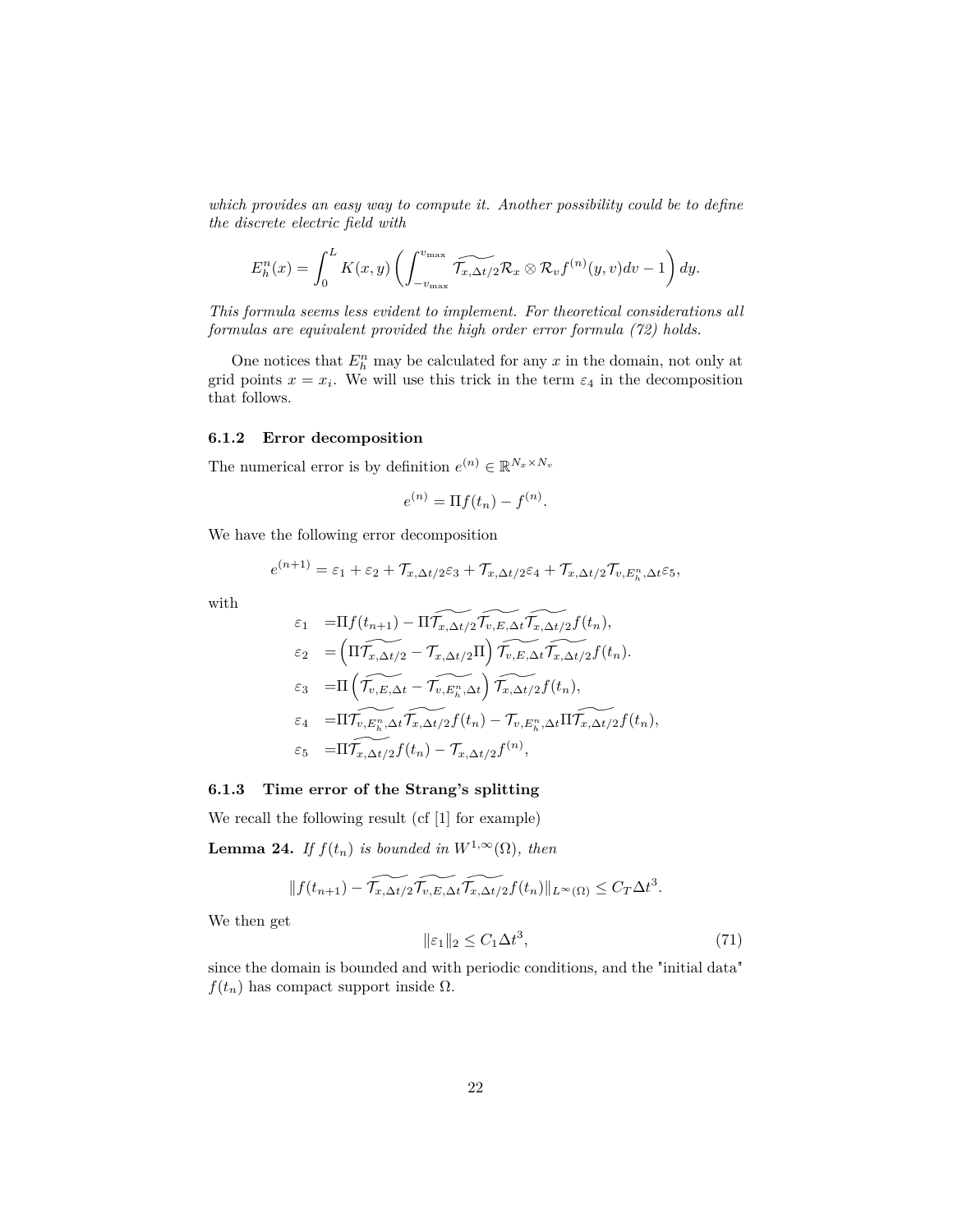### **6.1.4 Estimate for the electric field**

The third term in the decomposition is

$$
\begin{aligned} (\varepsilon_3)_{i,j} &= f\left(t_n, x_i - (v_j - E^n(x_i)\Delta t)\Delta t/2, v_j - E^n(x_i)\Delta t\right) \\ &- f\left(t_n, x_i - (v_j - E^n_h(x_i)\Delta t)\Delta t/2, v_j - E^n_h(x_i)\Delta t\right), \end{aligned}
$$

where we denote  $E^n$  the electric field calculated from  $\widetilde{\mathcal{T}_{x,\Delta t/2}}f(t_n)$ 

$$
E^{n}(x) := \int_{0}^{L} K(x, y) \left( \int_{\mathbb{R}} \left( \widetilde{\mathcal{T}_{x, \Delta t/2}} f(t_{n}) \right) (y, v) dv - 1 \right) dy
$$

One has

$$
E^{n}(x_i) - E_h^{n}(x_i) = \int_0^L K(x_i, y) \int_{-v_{\text{max}}}^{v_{\text{max}}} g(y, v) dv dy,
$$

where

$$
g = \widetilde{\mathcal{T}_{x,\Delta t/2}f(t_n)} - \mathcal{R}_x \otimes \mathcal{R}_v \Pi \widetilde{\mathcal{T}_{x,\Delta t/2}f(t_n)} + \mathcal{R}_x \otimes \mathcal{R}_v (\Pi \widetilde{\mathcal{T}_{x,\Delta t/2}} - \mathcal{T}_{x,\Delta t/2} \Pi) f(t_n) + \mathcal{R}_x \otimes \mathcal{R}_v \mathcal{T}_{x,\Delta t/2} (\Pi f(t_n) - f^{(n)}).
$$

By using (13) in [10], we get the following a priori estimate

$$
\max_{i \in \{0, \ldots, N_x - 1\}} |E^n(x_i) - E_h^n(x_i)| \le C \left( \max(\Delta x, \Delta v)^{p+1} + \|e^{(n)}\|_2 \right). \tag{72}
$$

Moreover, since  $E^n \in L^{\infty}(O, L)$ , we get

$$
\max_{i \in \{0, ..., N_x - 1\}} |E_h^n(x_i)| \le C' (1 + \|e^{(n)}\|_2 + \max(\Delta x, \Delta v)^{p+1})
$$
  
 
$$
\le C'' (1 + \|f^{(n)}\|_2 + \|\Pi f(t_n)\|_2)
$$
 (73)

and then

$$
\sup_{n \le \frac{T}{\Delta t}} \max_{i \in \{0, \dots, N_x - 1\}} |E_h^n(x_i)| < +\infty \tag{74}
$$

by using the fact that

$$
\|\Pi f(t_n)\|_2 \le 2v_{\max}L\|f(t_n)\|_{L^{\infty}(\Omega)} \le 2v_{\max}L\|f(0)\|_{L^{\infty}(\Omega)},
$$

and, from the stability estimates (69)

$$
||f^{(n)}||_2 \le ||f^{(0)}||_2 \le 2v_{\max}L||f(0)||_{L^{\infty}(\Omega)}.
$$

### **6.1.5 Final proof of Theorem 1**

*Proof.* The triangular inequality implies that

 $||e^{(n+1)}||_2 \le ||\varepsilon_1||_2 + ||\varepsilon_2||_2 + ||\varepsilon_3||_2 + ||\varepsilon_4||_2 + ||\varepsilon_5||_2.$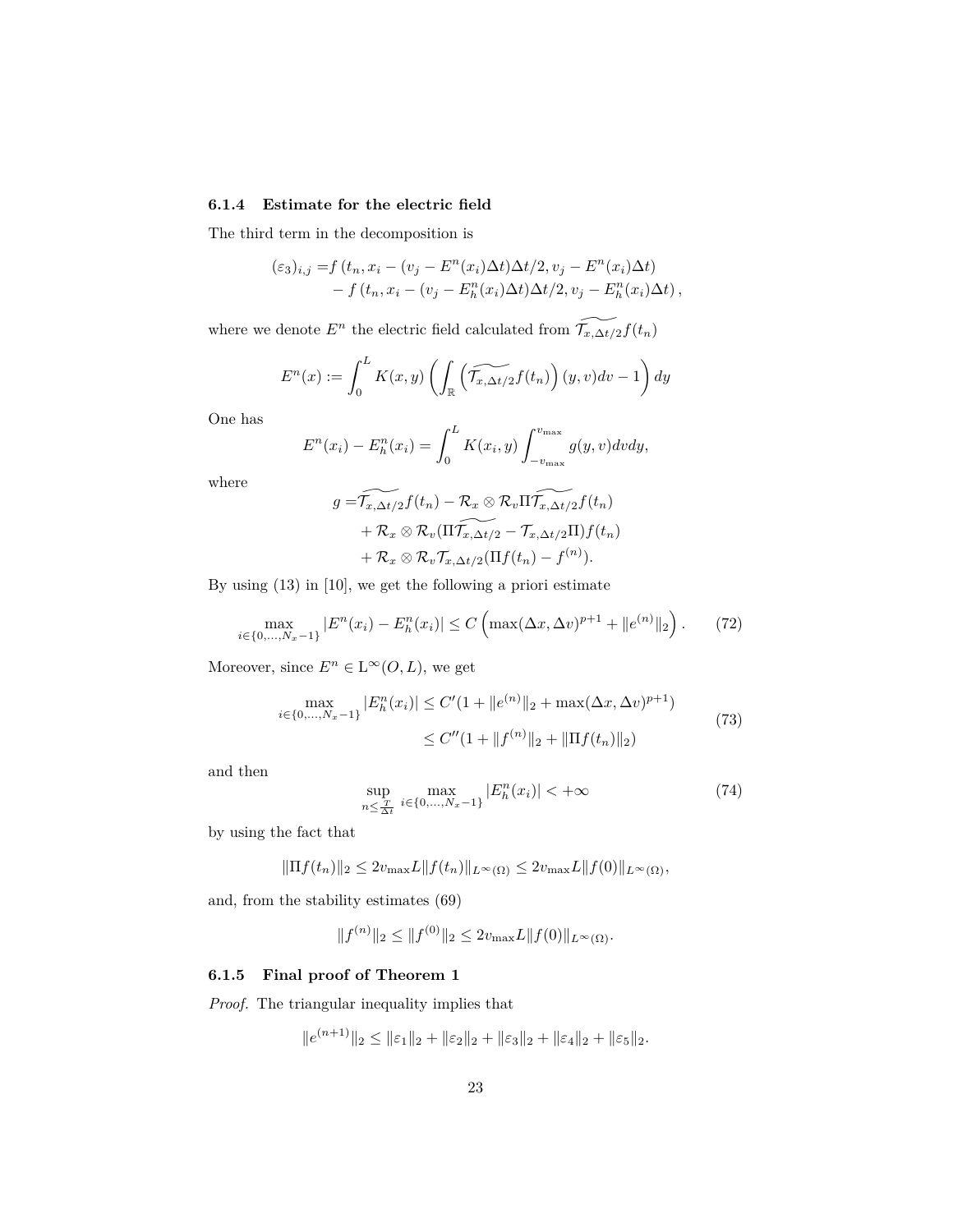The first term is bounded using (71). The second term is bounded as

$$
\|\varepsilon_2\|_2 \le C_2 \nu \Delta x^{p+1}
$$

using (34)-(38). Using (72) the third term is bounded as

$$
\|\varepsilon_3\|_2 \leq C_3 \Delta t \left( \max(\Delta x, \Delta v)^{p+1} + \|e^{(n)}\|_2 \right).
$$

The fourth term can also be written

$$
\varepsilon_4 = \left(\widetilde{\Pi \mathcal{T}_{v, E_h^n, \Delta t}} - \mathcal{T}_{v, E_h^n, \Delta t} \Pi\right) \widetilde{\mathcal{T}_{x, \Delta t/2} f(t_n)}\tag{75}
$$

and then

$$
\|(\varepsilon_4)\|_2 \le C_4 \tau_v \Delta v^{p+1}
$$

where  $\tau_v$  is an upper bound of all  $\tilde{\nu} = \frac{|E_h^n(x_i)| \Delta s}{\Delta v}$  for all possible columns in the domain of computation. One must be careful that ∆*s* is a function of *v*, but anyway we have  $\Delta s \leq \Delta t$ . Therefore, a sharp estimate for  $\tau_v$  is, thanks to (74),

$$
\tau_v = \min \left( \sup_{n \le \frac{T}{\Delta t}} \max_{i \in \{0, ..., N_x - 1\}} |E_h^n(x_i)| \frac{\Delta t}{\Delta v}, 1 \right). \tag{76}
$$

Finally the fifth term can also be written

$$
\varepsilon_5 = \left(\widetilde{\Pi \mathcal{T}_{x,\Delta t/2}} - \mathcal{T}_{x,\Delta t/2} \Pi\right) f(t_n) + \mathcal{T}_{x,\Delta t/2} e^{(n)},\tag{77}
$$

and then is bounded as

$$
\|\varepsilon_5\|_2 \leq \|\left(\widetilde{\Pi \mathcal{T}_{x,\Delta t/2} - \mathcal{T}_{x,\Delta t/2} \Pi}\right) f(t_n)\|_2 + \|e^{(n)}\|_2
$$

which, using (34)-(38), yields

$$
\|\varepsilon_5\|_2 \le C_5 \tau_x \Delta x^{p+1} + \|e^{(n)}\|_2.
$$

In this formula  $\tau_x$  is an upper bound of all  $\nu = \frac{v\Delta s}{\Delta x}$  for all possible lines in the domain of computation. Since  $v\Delta s \leq \Delta x$  and  $\Delta s \leq \Delta t$ , one can take as sharp estimate for *τ<sup>x</sup>*

$$
\tau_x = \min\left(v_{\text{max}}\frac{\Delta t}{\Delta x}, 1\right). \tag{78}
$$

Assuming for simplicity that  $\Delta v = \alpha \Delta x$  with a parameter  $\alpha$  which is independent of  $\Delta x$ , one finds that, since  $\Delta t \leq T$ ,  $\Delta x \leq L$ ,

$$
\Delta t \max(\Delta x, \Delta v)^{p+1} \le \max(\alpha^{p+1}, 1)\Delta t \Delta x^{p+1}
$$
  

$$
\le \max(\alpha^{p+1}, 1)(L+T) \min(\frac{\Delta t}{\Delta x}, 1)\Delta x^{p+1},
$$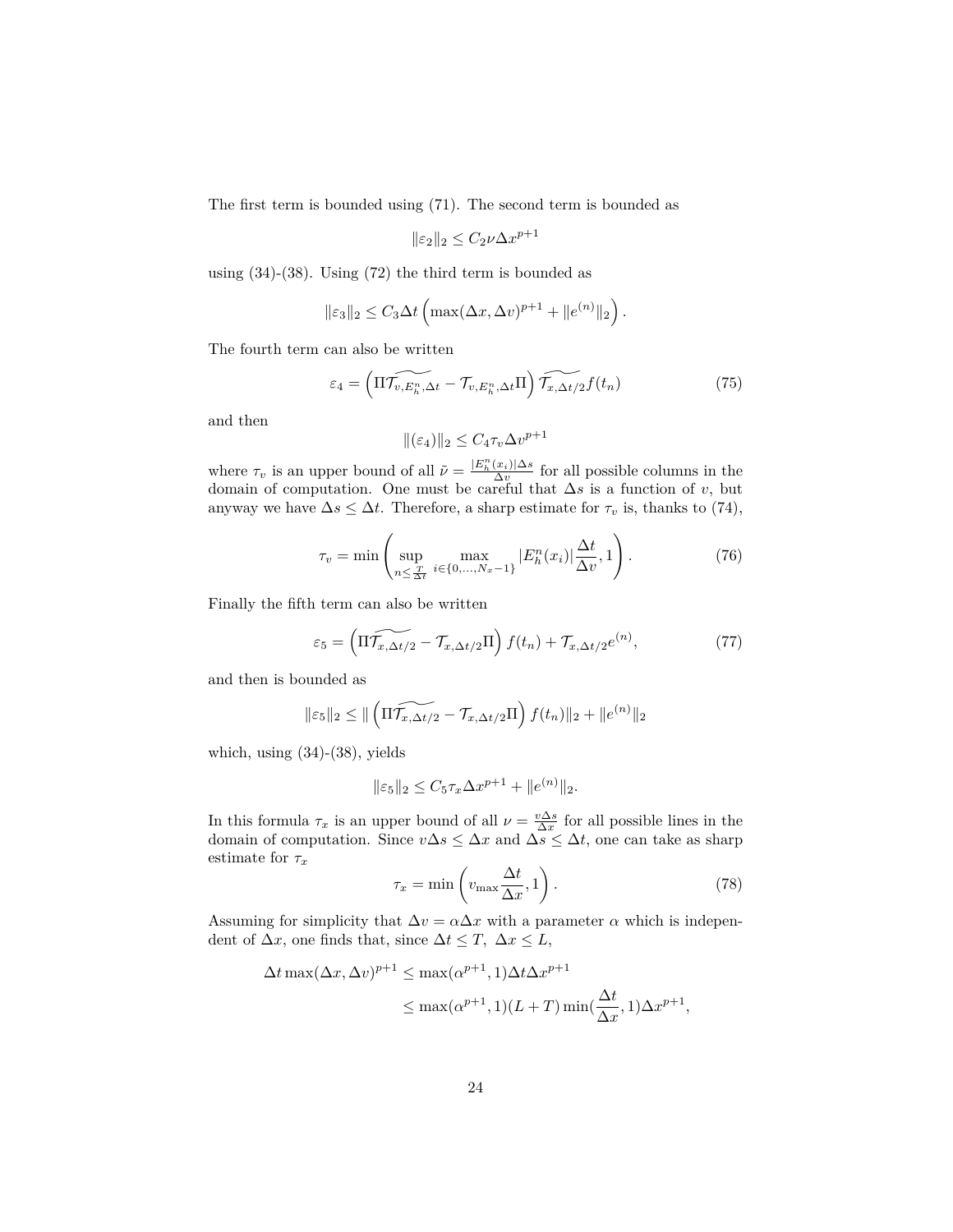and thus

$$
||e^{(n+1)}||_2 \le ||e^{(n)}||_2 + c \left( \min\left(\frac{\Delta t}{\Delta x}, 1\right) \Delta x^{p+1} + \Delta t ||e^{(n)}||_2 + \Delta t^3 \right)
$$
  

$$
\le e^{c\Delta t} ||e^{(n)}||_2 + c \left( \min\left(\frac{\Delta t}{\Delta x}, 1\right) \Delta x^{p+1} + \Delta t^3 \right)
$$

since  $1 + c\Delta t \leq e^{c\Delta t}$ . Therefore after summation

$$
||e^{(n)}||_2 \leq e^{cn\Delta t} ||e^{(0)}||_2 + c \left( \min \left( \frac{\Delta t}{\Delta x}, 1 \right) \Delta x^{p+1} + \Delta t^3 \right) \left( 1 + e^{c\Delta t} + e^{c2\Delta t} + \dots + e^{c(n-1)\Delta t} \right).
$$

Since  $e^{(0)} = 0$  and  $n\Delta t \leq T$ , it yields

$$
||e^{(n)}||_2 \le \left(\min\left(\frac{\Delta t}{\Delta x}, 1\right) \Delta x^{p+1} + \Delta t^3\right) \frac{C}{\Delta t}, \quad C > 0.
$$

 $\Box$ 

It ends the proof of Theorem 1.

A More about the 
$$
L^{\infty}
$$
 norm of the B-splines

We give more material about B-splines and explain how to recover an optimal  $L^{\infty}$  norm starting from advanced results discussed in [11]. It provides an alternative way to analyze (59).

### **A.1 B-Splines**

We consider here the B-spline over the interval [0*,* 1] as in [11]. In the even case, we consider the  $B_{2d+1,\alpha}$  spline over the  $2d+2$  points

$$
0 < \frac{1}{2d} < \dots < \frac{d}{2d} \le \frac{d+\alpha}{2d} < \frac{d+1}{2d} < \dots < \frac{2d-1}{2d} < 1,
$$

and in the odd case, we consider the  $B_{2d+2,\alpha}$  spline over the  $2d+3$  points

$$
0 < \frac{1}{2d+1} < \dots < \frac{d}{2d+1} \le \frac{d+\alpha}{2d+1} < \frac{d+1}{2d+1} < \dots < \frac{2d}{2d+1} < 1.
$$

The B-splines are here defined so that

$$
\int_0^1 B_{2d+1,\alpha}(x)dx = \frac{1}{2d+1}, \ \int_0^1 B_{2d+2,\alpha}(x)dx = \frac{1}{2d+2}.
$$

We then look for  $\sup_{0 \leq \alpha < 1} \|B_{2d+1,\alpha}\|_{L^\infty}$  and  $\sup_{0 \leq \alpha < 1} \|B_{2d+2,\alpha}\|_{L^\infty}$ . We have (see Theorem 5, in  $[11]$ )

$$
B_{2d+1,\alpha}(x) = \frac{x - \frac{d+\alpha}{2d}}{2d} B'_{2d+1,\alpha}(x) + \tilde{B}_{2d}(x),
$$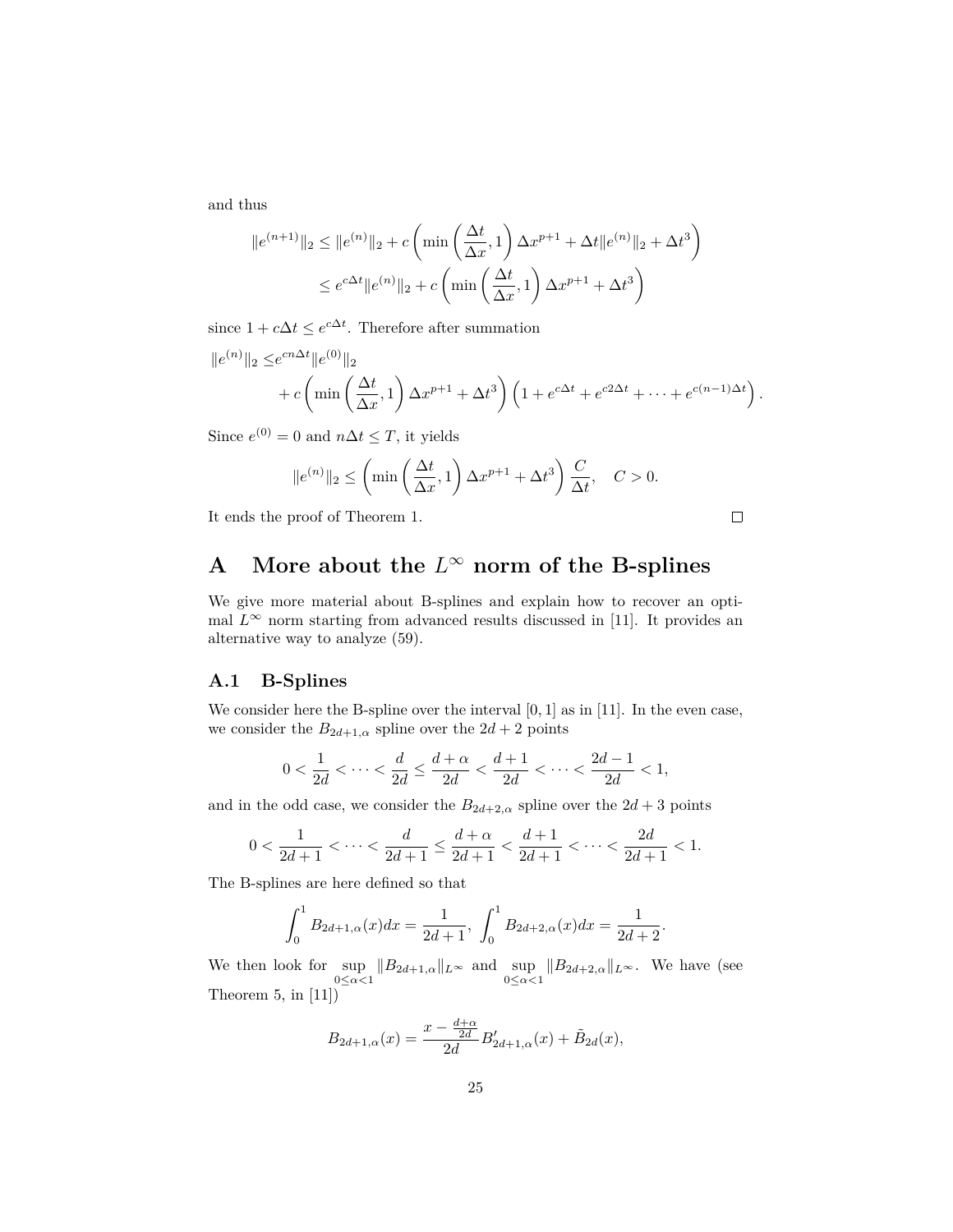where  $\tilde{B}_{2d}$  is the uniform B-spline with  $2d+1$  points, and also

$$
B_{2d+2,\alpha}(x) = \frac{x - \frac{d+\alpha}{2d+1}}{2d+1} B'_{2d+2,\alpha}(x) + \tilde{B}_{2d+1}(x),
$$

where  $\tilde{B}_{2d+1}$  is the uniform B-spline with  $2d+2$  points. Now, let  $x^*_{2d+1,\alpha}$  such that  $B_{2d+1,\alpha}(x_{2d+1,\alpha}^*) = ||B_{2d+1,\alpha}||_{L^\infty}$ . We have  $B'_{2d+1,\alpha}(x_{2d+1,\alpha}^*) = 0$ , and thus  $||B_{2d+1,\alpha}||_{\infty} = \tilde{B}_{2d}(x_{2d+1,\alpha}^*)$ . We also have  $B_{2d+1,0}(1/2) = \tilde{B}_{2d}(1/2)$ . We then get

$$
B_{2d+1,0}(1/2) = \tilde{B}_{2d}(1/2) = \|\tilde{B}_{2d}\|_{L\infty} \ge \tilde{B}_{2d}(x_{2d+1,\alpha}^*) = \|B_{2d+1,\alpha}\|_{L\infty},
$$

which means that (see proof of Theorem 4 in [11])

$$
\sup_{0 \le \alpha < 1} \|B_{2d+1,\alpha}\|_{L^\infty} = \tilde{B}_{2d}(1/2) = \frac{1}{\pi} \int_{-\infty}^{\infty} \left(\frac{\sin t}{t}\right)^{2d} dt \sim \sqrt{\frac{3}{d\pi}}.
$$

In the even case, we get similarly

$$
B_{2d+2,1/2}(1/2) = \tilde{B}_{2d+1}(1/2) = \|\tilde{B}_{2d+1}\|_{L^{\infty}} \ge \tilde{B}_{2d+1}(x_{2d+2,\alpha}^{*}) = \|B_{2d+2,\alpha}\|_{L^{\infty}},
$$

which gives

$$
\sup_{0 \le \alpha < 1} \|B_{2d+2,\alpha}\|_{L^\infty} = \tilde{B}_{2d+1}(1/2) \\
= \frac{1}{\pi} \int_{-\infty}^{\infty} \left(\frac{\sin t}{t}\right)^{2d+1} dt \sim \sqrt{\frac{6}{(2d+1)\pi}} \sim \sqrt{\frac{3}{d\pi}}.
$$

As a consequence, we get similar formulas for even and odd cases

$$
\sup_{0 \le \alpha < 1} \|B_{2d+1,\alpha}\|_{L^2}^2 \le \frac{1}{(2d+1)\pi} \int_{-\infty}^\infty \left(\frac{\sin t}{t}\right)^{2d} dt \sim \sqrt{\frac{3}{4\pi}} d^{-3/2},\tag{79}
$$

and

$$
\sup_{0 \le \alpha < 1} \|B_{2d+2,\alpha}\|_{L^2}^2 \le \frac{1}{(2d+2)\pi} \int_{-\infty}^{\infty} \left(\frac{\sin t}{t}\right)^{2d+1} dt \sim \sqrt{\frac{3}{4\pi}} d^{-3/2}.\tag{80}
$$

On Figure 3, we plot the numerical value of these quantities to see how well the inequalities (79)–(80) behave for value of  $d = 2, \ldots, 9$ . The numerical slope of the graphic of  $d \to \sup_{0 \le \alpha < 1} ||B_{2d+1,\alpha}||_{L^2}^2$  in logarithmic scale increases (in absolute value) from −1*.*08 to −1*.*35. We think that the the asymptotic value of the slope is  $\approx$  −1.5. It is reasonable to infer that the asymptotic slope is indeed −1.5 which, if it is true, will prove that (79-80) are optimal.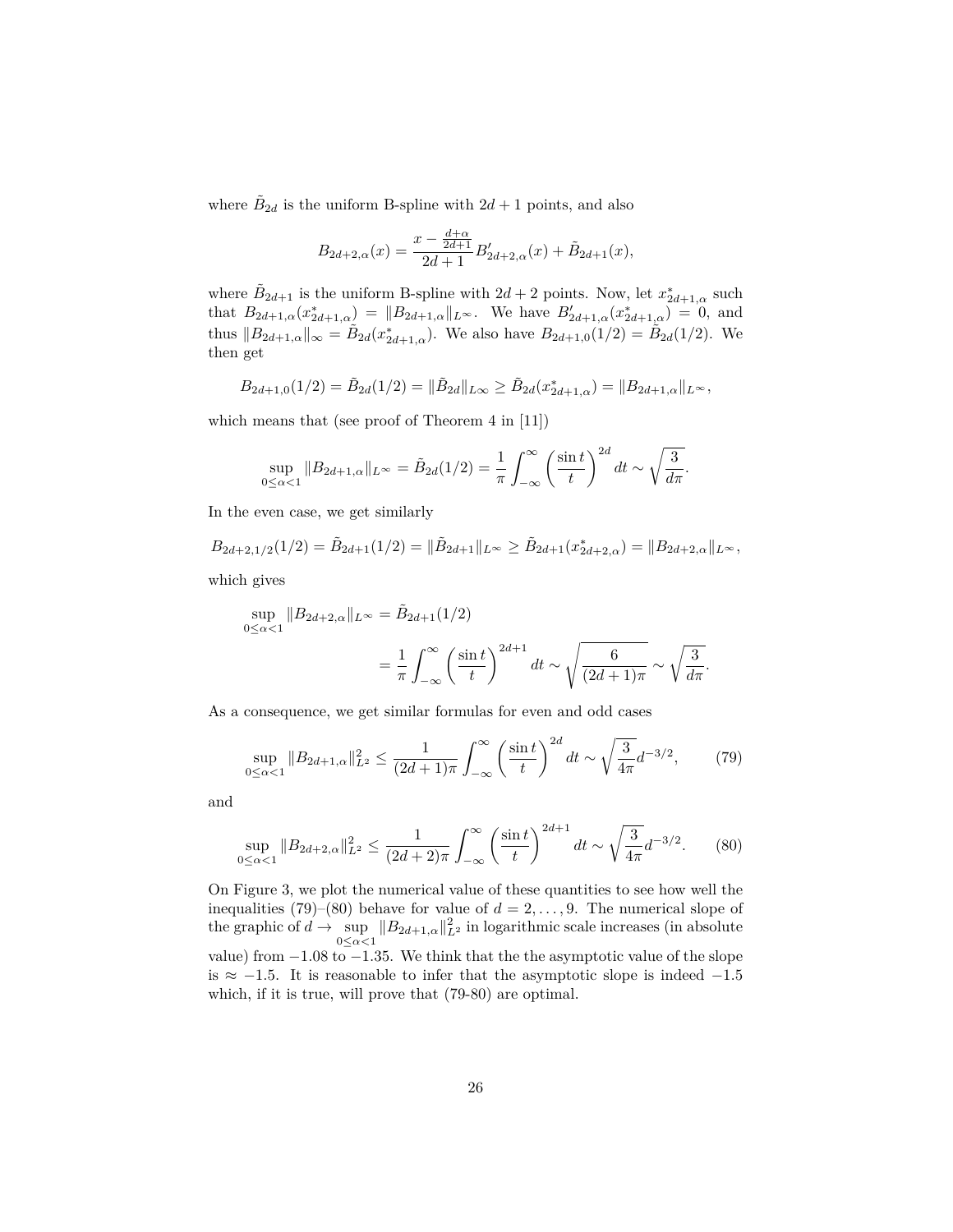

Figure 3:  $\sup_{0 \leq \alpha < 1} \|B_{2d+1,\alpha}\|_{L^2}^2$ ,  $\sup_{0 \leq \alpha < 1} \|B_{2d+2,\alpha}\|_{L^2}^2$  and  $\sqrt{\frac{3}{4\pi}}d^{-3/2}$  versus *d* (From bottom to top). We observe that the numerical slopes get closer and closer to the theoretical guess  $-\frac{3}{2}$ .

#### $\mathbf{A.2}$  Link with  $Q_i^{p+1}$ *i*

 $Q_i^{p+1}$  has it support in  $[x_{i+r+1+k-p}, x_{i+r+1+k}]$ , contains  $p+2$  points and

$$
\int_{x_{i+r+1+k-p}}^{x_{i+r+1+k}} Q_i^{p+1}(x) dx = \frac{1}{p+1}.
$$

We then consider  $S_{p+1}(t) = Q_i^{p+1}(x_{i+r+1+k-p} + tp\Delta x)$ , which has it support in [0*,* 1]. We have

$$
\int_0^1 S_{p+1}(t)dt = \frac{1}{p(p+1)\Delta x}.
$$

On the other hand,  $B_{p+1,\alpha}$  contains  $p+2$  points, has it support in [0, 1] and  $\int_0^1 B_{p+1,\alpha}(t)dt = \frac{1}{p+2}$ . We deduce that

$$
p(p+1)\Delta x S_{p+1}(t) = (p+2)B_{p+1,\alpha}(t),
$$

and thus

$$
Q_i^{p+1}(x) = \frac{p+2}{p(p+1)\Delta x} B_{p+1,\alpha} \left( \frac{x - x_{i+r+1+k-p}}{p\Delta x} \right).
$$

We finally get the optimal bound

$$
0 \le Q_i^{p+1}(x) \le \frac{p+2}{p(p+1)\Delta x} \frac{1}{\pi} \int_{-\infty}^{\infty} \left(\frac{\sin t}{t}\right)^{p+1} dt \sim \frac{1}{\Delta x} \sqrt{\frac{6}{\pi}} p^{-3/2}.
$$
 (81)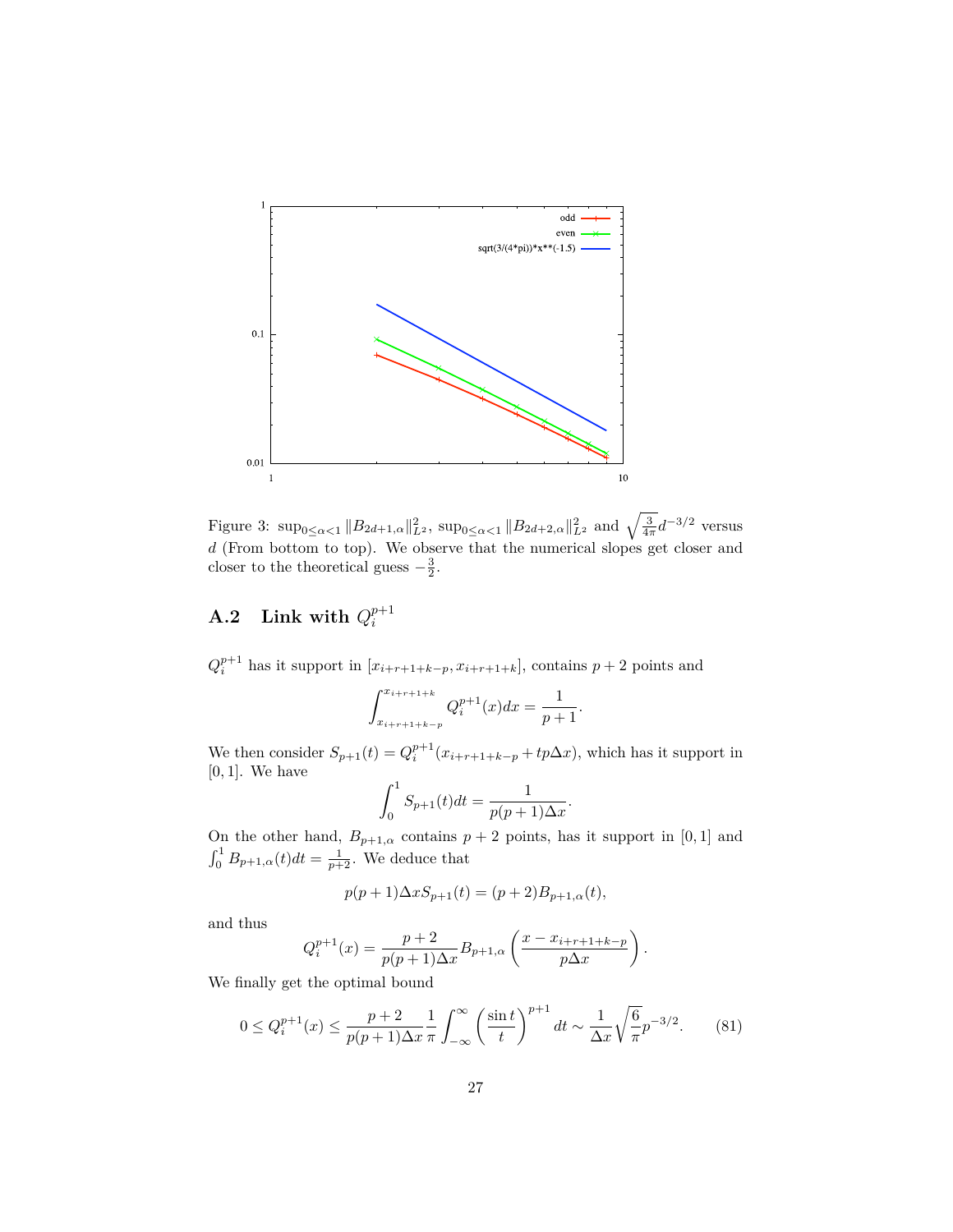**Remark 25.** *The comparison of inequality (81) with the non optimal formula* (37) shows that (81) is better by a factor  $p^{-\frac{1}{2}}$ . Using it in (59), we can improve *the estimation of*  $\|Q_i^{p+1}\|_{L^2}$  *by a factor*  $p^{-1/4}$  *and thus obtain* (54) *by a different method.*

## **B A Lemma**

**Lemma 26.** *There exists a constant*  $M > 0$  *independent* of  $p \geq 2$  *such that* 

$$
\left(\int_0^\infty \left(\int_0^\theta |\sin^p(\varphi)| d\varphi\right)^2 \frac{d\theta}{\theta^{2p+2}}\right)^{\frac{1}{2}} \le \frac{M}{p^{1+\frac{1}{4}}}.\tag{82}
$$

*Proof.* Since  $|\sin(\varphi)| \leq \varphi$  for  $\varphi \geq 0$  one gets  $\int_0^{\theta} |\sin^p(\varphi)| d\varphi \leq \frac{\theta^{p+1}}{p+1}$ . So

$$
A := \int_0^\infty \left( \int_0^\theta |\sin^p(\varphi)| d\varphi \right)^2 \frac{d\theta}{\theta^{2p+2}} \le \frac{1}{p+1} \int_0^\infty \int_0^\theta |\sin(\varphi)|^p d\varphi \frac{d\theta}{\theta^{p+1}}.
$$

Therefore

$$
A \le \frac{1}{p+1} \int_0^\infty \left( \int_\varphi^\infty \frac{1}{\theta^{p+1}} d\theta \right) |\sin(\varphi)|^p d\varphi = \frac{1}{p(p+1)} \int_0^\infty \frac{|\sin(\varphi)|^p}{\varphi^p} d\varphi.
$$

Without restriction, we assume that  $p \geq 2$  so that all integrals are convergent. The last integral is bounded as

$$
\int_0^\infty \frac{|\sin(\varphi)|^p}{\varphi^p} d\varphi = \int_0^1 \dots + \int_1^\infty \dots \le \int_0^1 \frac{|\sin(\varphi)|^p}{\varphi^p} d\varphi + \frac{1}{p+1}.
$$

Moreover there exists a constant  $k > 0$  such that  $\sin(\varphi) \leq \varphi - k\varphi^3$  for  $0 \leq \varphi \leq 1$ . Then

$$
\int_0^1 \frac{|\sin(\varphi)|^p}{\varphi^p} d\varphi \le \int_0^1 (1 - k\varphi^2)^p d\varphi \le \int_0^1 e^{-pk\varphi^2} d\varphi \le \int_0^\infty e^{-pk\varphi^2} d\varphi = \frac{1}{2} \sqrt{\frac{\pi}{pk}}.
$$

Finally  $A \n\t\leq \frac{1}{p(p+1)} \left( \frac{1}{2} \sqrt{\frac{\pi}{pk}} + \frac{1}{p+1} \right)$  from which we deduce the claim.

### $\Box$

## **References**

- [1] M. Campos Pinto, M. Mehrenberger, Convergence of an adaptive semi-Lagrangian scheme for the Vlasov-Poisson system, Numerische Mathematik 108 (2008), no. 3, pp. 407-444.
- [2] S. Delpino and H. Jourdren, Arbitrary high-order schemes for linear advection and waves equations: application to hydrodynamics and aeroacoustic, Comptes Rendus Acad. Sciences, I, 2006